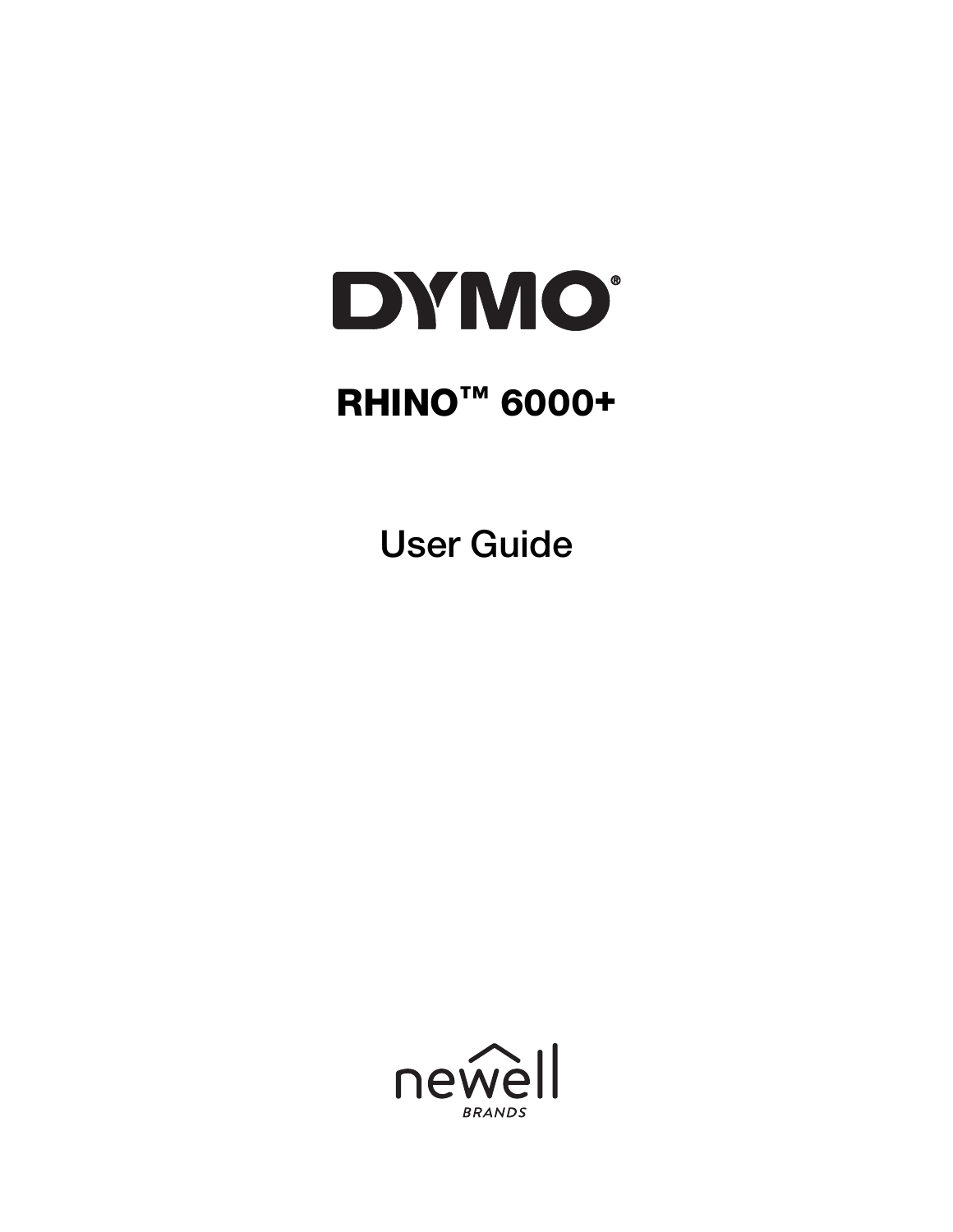#### Copyright

© 2021 Newell Office Brands All rights reserved. Rev: 12/21 No part of this document or the software may be reproduced or transmitted in any form or by any means or translated into another language without the prior written consent of Newell Office Brands.

#### **Trademarks**

DYMO, DYMO ID, and RHINO are registered marks in the US and other countries. All other trademarks are the property of their respective holders.

#### FCC Statement

Caution: The user is cautioned that changes or modifications not expressly approved by the party responsible for compliance could void the user's authority to operate the equipment. Note: This equipment has been tested and found to comply with the limits for a Class B digital device, pursuant to part 15 of the FCC Rules. These limits are designed to provide reasonable protection against harmful interference in a residential installation. This equipment generates, uses and can radiate radio frequency energy and, if not installed and used in accordance with the instructions, may cause harmful interference to radio communications. However, there is no guarantee that interference will not occur in a particular installation. If this equipment does cause harmful interference to radio or television reception, which can be determined by turning the equipment off and on, the user is encouraged to try to correct the interference by one or more of the following measures:

- Reorient or relocate the receiving antenna.
- Increase the separation between the equipment and receiver.
- **Connect the equipment into an outlet on a circuit different from that to which the receiver is** connected.
- Consult the dealer or an experienced radio/TV technician for help.

#### IC Statement

This device contains license-exempt transmitter(s)/receiver(s) that comply with Innovation, Science and Economic Development Canada's licence-exempt RSS(s). Operation is subject to the following two conditions:

(1) This device may not cause interference.

(2) This device must accept any interference, including interference that may cause undesired operation of the device.

This equipment complies with Industry Canada radiation exposure limits set forth for an uncontrolled environment.

Le présent appareil est conforme aux CNR d'Industrie Canada applicables aux appareils radio exempts de licence. L'exploitation est autorisée aux deux conditions suivantes : (1) l'appareil ne doit pas produire de brouillage, et (2) l'utilisateur de l'appareil doit accepter tout brouillage radioélectrique subi, même si le brouillage est susceptible d'en compromettre le fonctionnement.

Cet équipement est conforme à l'exposition aux rayonnements Industry Canada limites établies pour un environnement non contrôlé.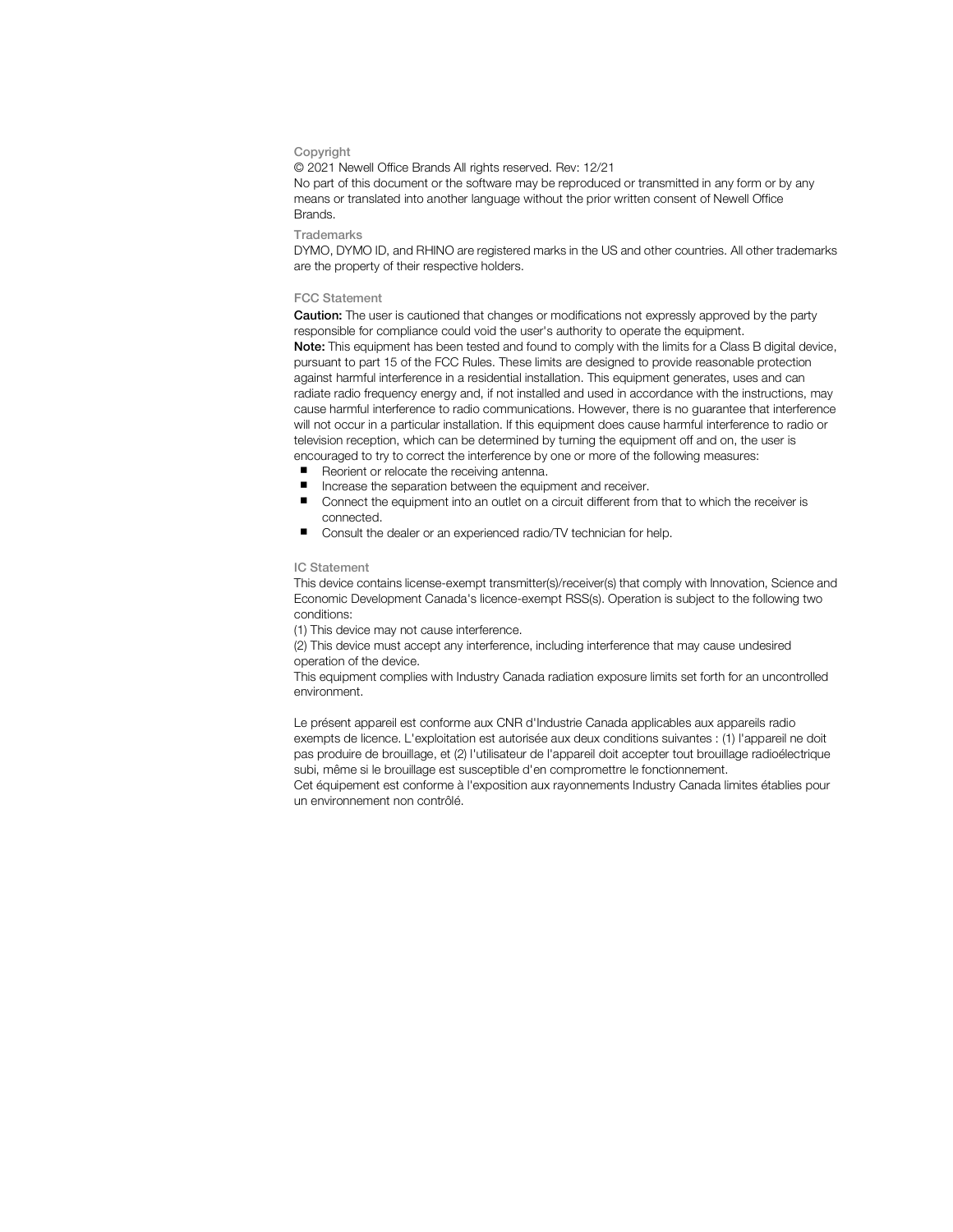### **Contents**

#### [About Your New Label Printer](#page-4-0)

[Registering Your Label Printer](#page-4-1)

#### [Getting Started](#page-4-2)

- [Connecting the Power](#page-5-0)
- [Inserting and Removing the Label Cartridge](#page-6-0)
- [Removing the Label Backing](#page-6-1)

#### [Using Your Label Printer](#page-7-0)

- [Power](#page-7-1)
- [LCD Display](#page-8-0)
- [Keypad](#page-8-1)

### [Creating a Label](#page-10-0)

#### [Designing a Label](#page-11-0)

- [Changing the Text Size](#page-11-1)
- [Changing the Text Style](#page-11-2)
- [Creating Multi-Line Labels](#page-11-3)
- [Using International Characters](#page-12-0)
- [Using Barcodes](#page-12-1)
- [Adding Symbols](#page-13-0)
- [Using the Text Library](#page-14-0)
- [Creating a Series of Labels](#page-15-0)

#### [Working with Label Files](#page-17-0)

- [Creating a Label File](#page-17-1)
- [Adding Labels to a Label File](#page-17-2)
- [Removing Labels from a File](#page-17-3)
- [Printing a Label File](#page-18-0)
- [Saving a Label File](#page-18-1)
- [Recalling a Label File from Memory](#page-18-2)
- [Deleting a Label File from Memory](#page-19-0)
- [User Templates](#page-19-1)

#### [Using the Label Applications](#page-20-0)

- [Creating a Fixed Length Label](#page-20-1)
- [Creating a Vertical Label](#page-21-0)
- [Creating Cable Wrap Labels](#page-21-1)
- [Creating Flag Labels](#page-22-0)
- [Creating Laminated Cable Wrap Labels](#page-22-1)
- [Creating Heat-Shrink Labels](#page-23-0)
- [Creating a Distribution Panel Label](#page-23-1)
- [Creating a Patch Panel Label](#page-24-0)
- [Vertical Breaker Label](#page-25-0)
- [Horizontal Breaker Label](#page-25-1)
- [Creating Terminal Block Labels](#page-26-0)
- [Creating 110-Block Labels](#page-27-0)

#### [Changing the Settings](#page-28-0)

- [Setting the Label Width](#page-28-1)
- [Auto Cut](#page-28-2)
- [Pausing to Cut between Labels](#page-29-0)
- ii | RHINO™ 6000+ User Guide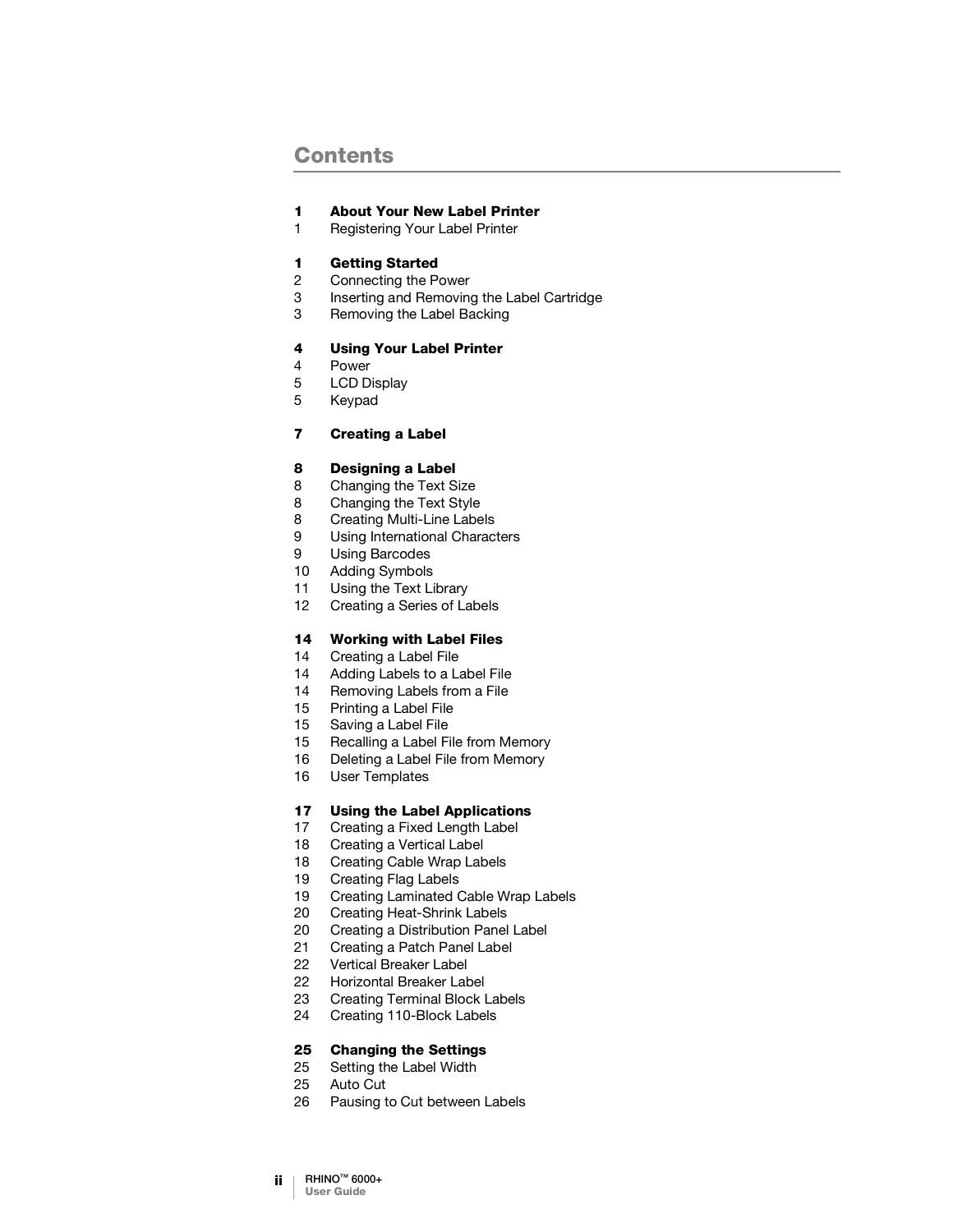- [Collating Multiple Copies](#page-29-1)
- [Hiding the Caption Bar](#page-29-2)
- [Selecting a Language](#page-30-0)
- [Adjusting the Display Contrast](#page-30-1)<br>27 Adjusting the Print Contrast
- [Adjusting the Print Contrast](#page-30-2)
- [Reset](#page-30-3)

# **28 [Connecting the Label Printer to your Computer](#page-31-0)** Downloading and Installing DYMO ID™ Software

- [Downloading and Installing DYMO ID](#page-31-1)™ Software
- [Connecting to your Computer](#page-31-2)
- [About DYMO ID Software](#page-32-0)
- [Transferring Files](#page-32-1)

#### [Troubleshooting](#page-33-0)

### [Caring for Your Printer](#page-34-0)

- [Cleaning the Cutter Blade](#page-34-1)
- [Cleaning the Print Head](#page-34-2)

#### [Safety Precautions for Rechargeable Battery](#page-35-0)

- [Symbols](#page-36-0)
- [Library Text](#page-37-0)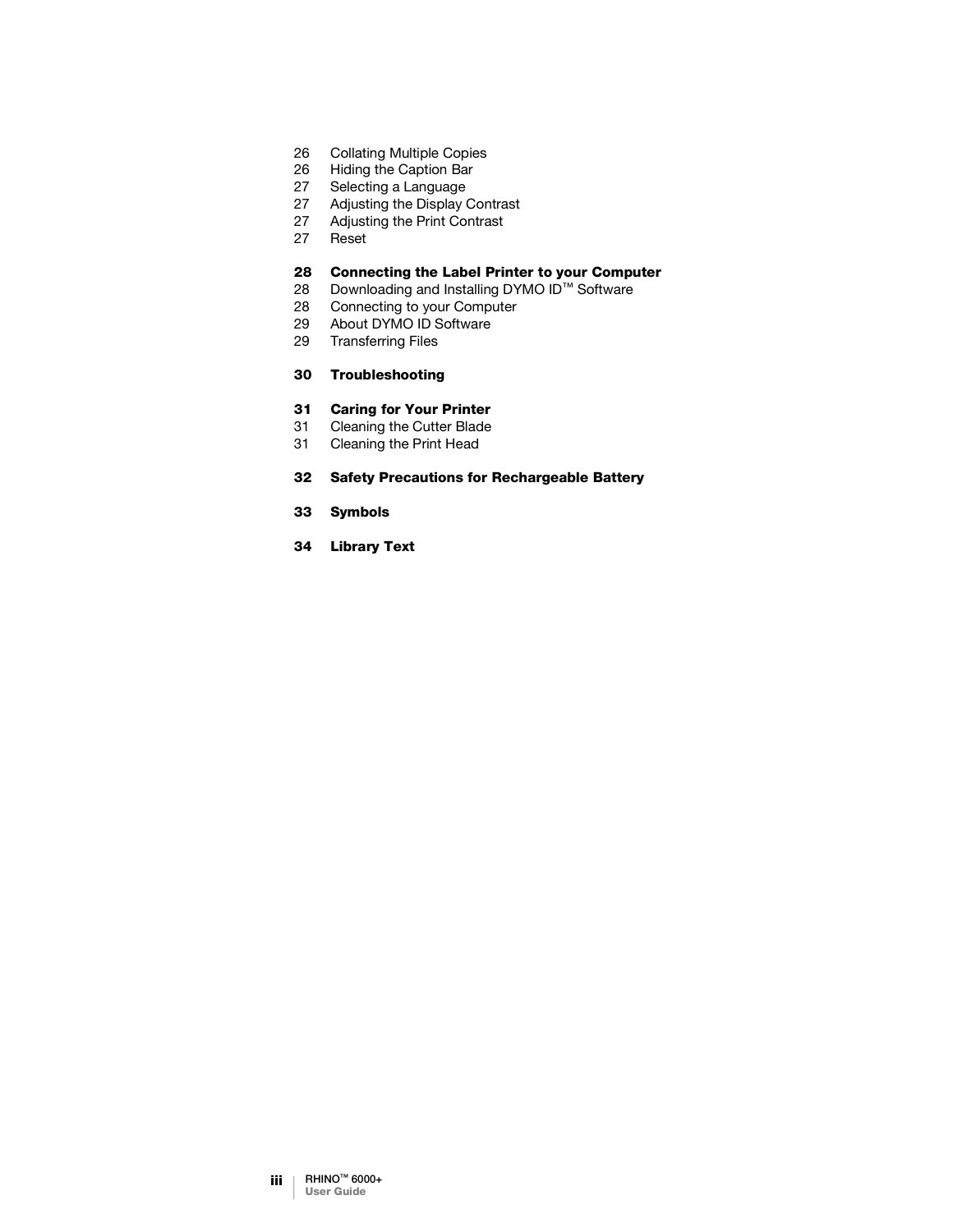### <span id="page-4-0"></span>About Your New Label Printer

With the DYMO<sup>®</sup> RHINO<sup>™</sup> 6000+ electronic label printer, you can design and print multiple label types, including barcode labels, panel labels, and heat shrink tubes.

The label maker uses DYMO IND label cartridges in label widths of 1/4", 3/8", 1/2", 3/4", or 1" (6 mm, 9 mm, 12 mm, 19 mm, or 24 mm). Labels are available in a wide range of materials, such as flexible nylon, permanent polyester, vinyl, nonadhesive tag, and heat shrink tubes.

Visit [www.dymo.com](http://www.dymo.com) for information on obtaining labels and accessories for your label printer.

### <span id="page-4-1"></span>Registering Your Label Printer

Visit [www.dymo.com/register](http://www.dymo.com/register) to register your label printer online. During the registration process you will need the serial number, which is located inside the label compartment cover.

Register your label printer to receive these benefits:

- Notification of software upgrades by email
- Special offers and new product announcements

# <span id="page-4-2"></span>Getting Started

Become familiar with the parts of your label printer as shown in [Figure 1.](#page-4-3)



<span id="page-4-3"></span>Figure 1

- 
- 
- 
- 1 | RHINO™ 6000+ User Guide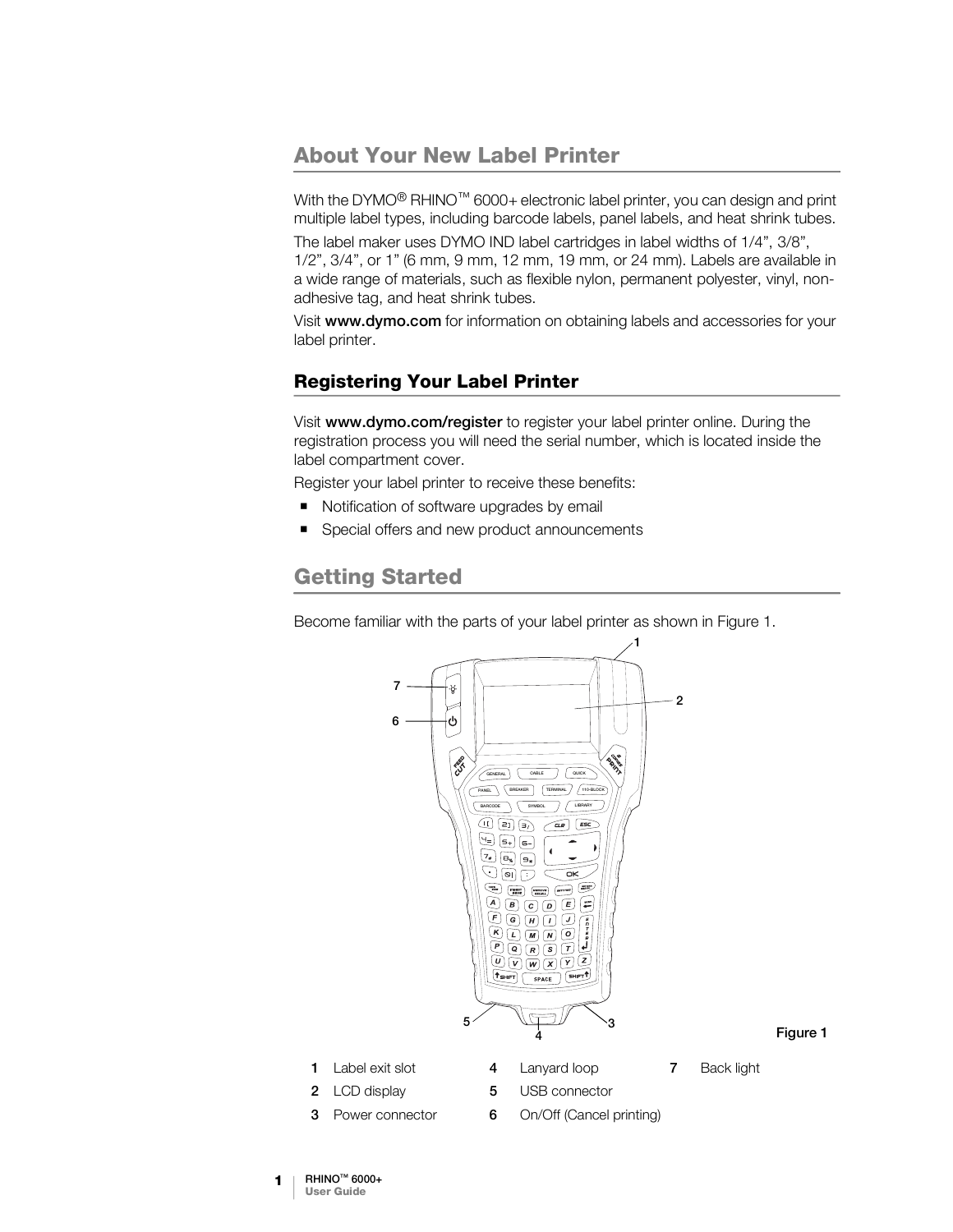### <span id="page-5-0"></span>Connecting the Power

The label maker can operate on battery or AC power. A power adapter and a rechargeable battery are included with your printer.

To save power, the label maker will automatically turn off after five minutes of inactivity.

Make sure to read the [Safety Precautions for Rechargeable Battery](#page-35-1) on page 32.  $\bigwedge$ 

### Connecting the Power Adapter

The printer uses a 110V-240V power adapter. Connecting the power adapter with the battery inserted recharges the battery.

Use only the power adapter listed in this user guide:

Adapter model DSA-18PFM-09 Fc 090200 (note: "c" can be EU, UP, UK, US, UJ, JP, CH, IN, AU, KA, KR, AN, AR, BZ, SA, AF or CA) from Dee Van Enterprise Co., Ltd.

#### To connect the power adapter

1 Plug the power adapter into the power connector on the bottom of the label maker. See [Figure 2.](#page-5-1)

<span id="page-5-1"></span>

2 Plug the other end of the power adapter into a power outlet.

### Inserting the Battery

The label printer is powered by a LiPolymer 7.4V 1400mAh 10.36Wh rechargeable battery. Only use the battery that came with the label printer.

Make sure to read the [Safety Precautions for Rechargeable Battery](#page-35-1) on page [32](#page-35-1).

#### To insert the battery

- 1 Press the thumb latch on the back of the label maker to remove battery compartment cover. See [Figure 3](#page-5-2).
- 2 Insert the battery pack into the battery compartment.
- **3** Replace the battery compartment cover.

<span id="page-5-2"></span>

#### <span id="page-5-3"></span>Recharging the Battery

The battery automatically recharges while the printer is connected to a power source through the power adapter. Charging the battery for the first time will take approximately 8 hours; recharging the battery will take approximately 3.5 to 4 hours.

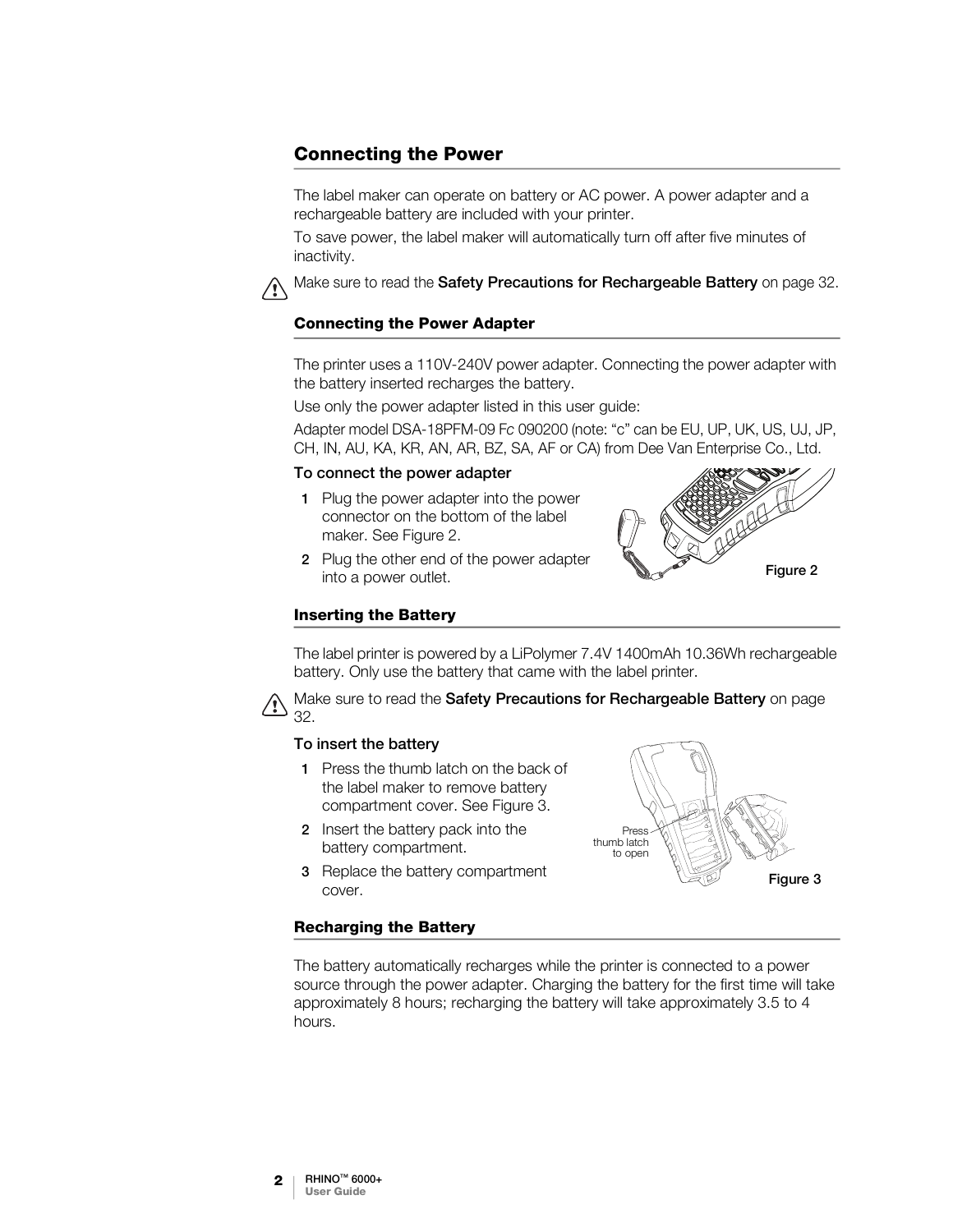### <span id="page-6-3"></span><span id="page-6-0"></span>Inserting and Removing the Label Cartridge

Your label maker comes with a starter IND label cartridge. Visit [www.dymo.com](http://www.dymo.com) information about purchasing additional label cartridges.

Each time you insert a label cartridge into the printer, you are prompted to set the label width so the printer knows what size label you are currently using. Some of the features you use to design labels are dependent on the width of the label.

However, to create a label for a width different than what is currently in the printer, you can set the label width from the Settings menu. See [Setting the Label Width](#page-28-3) [on page 25](#page-28-3).

### To insert the label cartridge

- 1 Gently lift the label cartridge door on the back of the printer.
- 2 Make sure the tape and ribbon are taut across the mouth of the cartridge and that the tape passes between the guides. If necessary, turn the ribbon rewind spool clockwise to tighten the ribbon.
- 3 Insert the cartridge with the tape and ribbon positioned between the guideposts.

<span id="page-6-2"></span>

- 4 Press gently on the cartridge until the cartridge moves into place. The insertion mechanism will guide the cartridge into place.
- 5 Close the label cartridge door.
- 6 Set the label width when prompted.

#### To remove the label cartridge

- 1 Gently lift the label cartridge door on the back of the printer.
- 2 Press the cartridge eject button. See [Figure](#page-6-2) 4. The label cartridge is lifted from the printer.
- 3 Gently remove the label cartridge.
- 4 Insert a new label cartridge as described above.
- 5 Set the label width when prompted.

### <span id="page-6-1"></span>Removing the Label Backing

DYMO IND continuous labels have an easy-to-peel split back for easy removal of the label backing.

Does not apply to heat-shrink tubing.

### To remove the label backing

- 1 Locate the split on the label backing.
- 2 Gently pinch the label lengthwise, folding toward the printed side of the label. The label backing separates.
- Split backing
- 3 Carefully peel away the backing from the label.

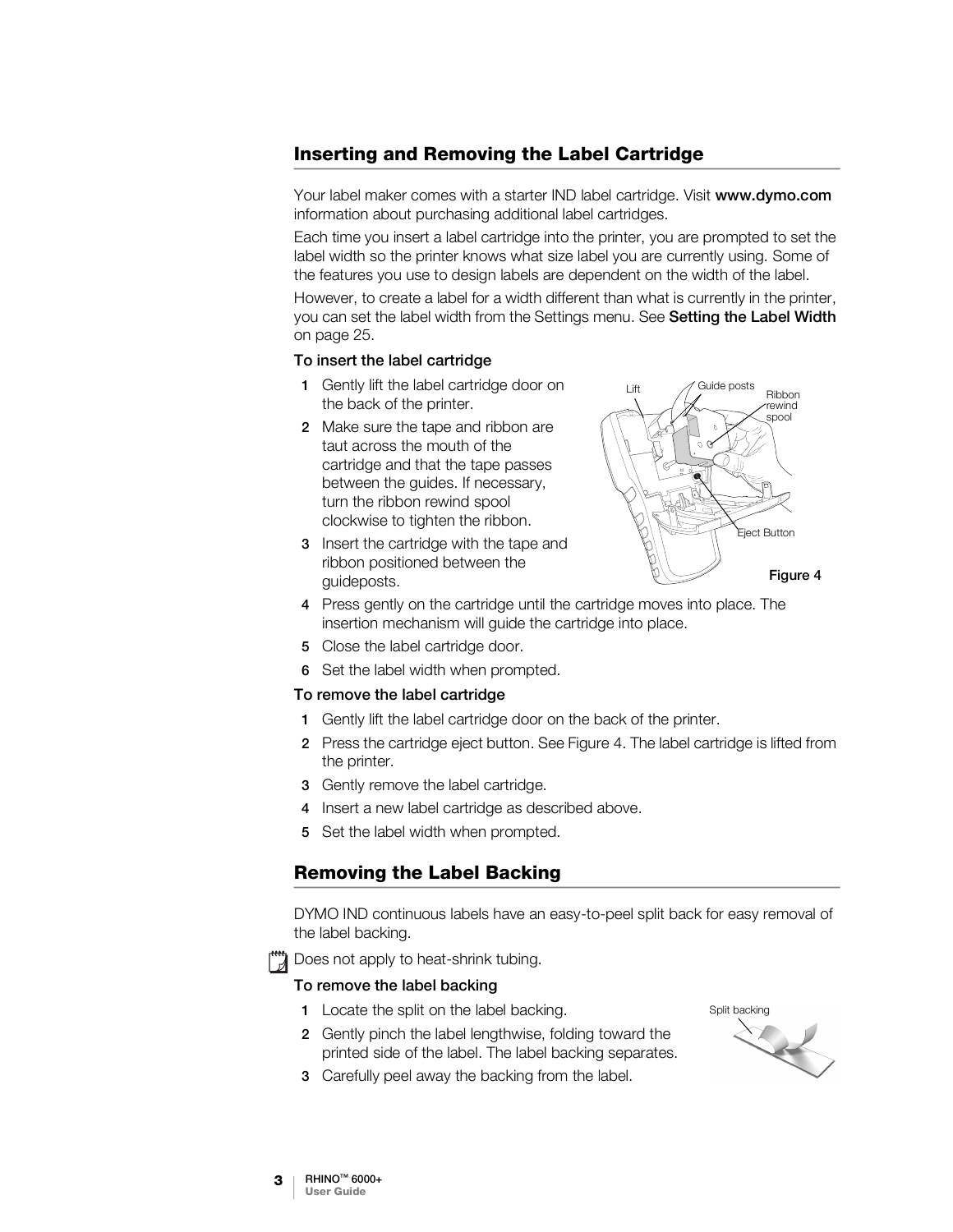# <span id="page-7-0"></span>Using Your Label Printer



Become familiar with the feature and function keys on your label printer.

<span id="page-7-2"></span><span id="page-7-1"></span>The  $\left\langle \cdot\right\rangle$  button turns the power on and off. If no keys are pressed after five minutes, the power is turned off automatically.

When the printer is turned off, the current label file and its settings are remembered for the next time the printer is turned on. If the battery and power adapter are disconnected at the same time, some of the settings are

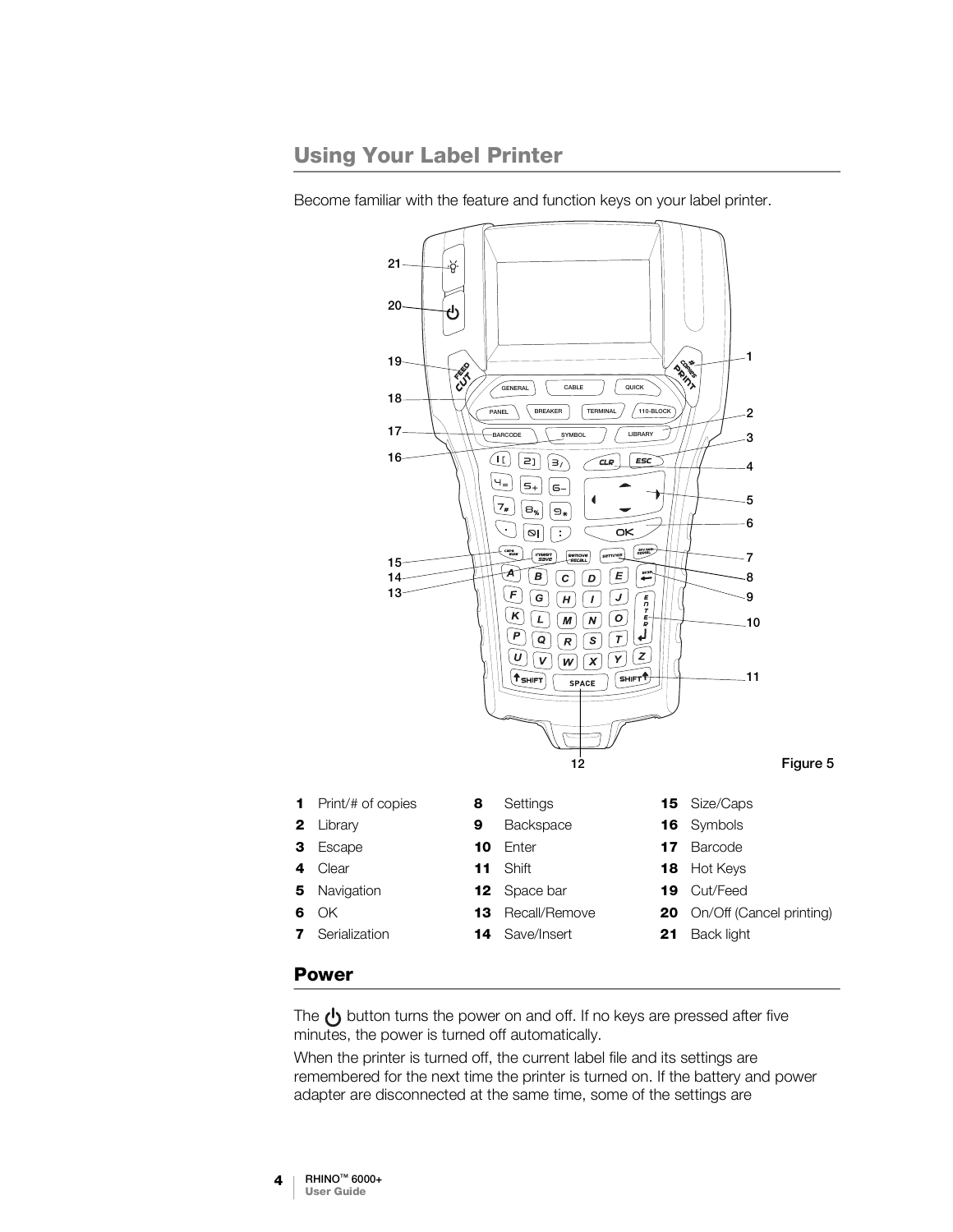remembered; however, the current label file is lost and you will need to reset the label width when you reconnect the power and turn on the printer.

### <span id="page-8-0"></span>LCD Display

The label maker's LCD display includes a caption bar across the top, showing the current label type, and feature indicators on the right side, showing which features are currently selected. See [Figure 6.](#page-8-2)

When the text you have entered will not fit on the label as currently defined, the portion of the text that will not fit is shaded. If you attempt to print the label containing text that will not fit, the excess text will not be printed.

<span id="page-8-2"></span>

### <span id="page-8-3"></span>Using the Back Light

In low light conditions, you can turn on the back light to make it easier to see the display. To save power, the back light will turn off automatically after 15 seconds of inactivity. Pressing any key will turn the back light on again. The back light key acts as a toggle to turn the light on and off.

### To toggle back light on and off

 $\triangleright$  Press  $\cdot \nightharpoonup$  .

### <span id="page-8-1"></span>Keypad

In addition to the alphanumeric keys, a number of function keys give you quick access to the features of your label printer.

Become familiar with the location of the feature and function keys on your label maker. See Figure [5 on page](#page-7-2) 4. The following sections describe each feature in detail.

### CAPS Mode

The **CAPS** key toggles capitalization on and off. When CAPS mode is turned on, the CAPS indicator is shown on the display and all letters that you enter will be capitalized. The factory default setting is CAPS mode on. When CAPS mode is off, all letters entered appear in lower case.

#### To toggle CAPS on and off

Press CAPS (SHIFT+ SIZE).

### SHIFT Keys

The **SHIFT** keys are used to select the function or symbol printed above a key. For example, when you press the 9 key, the number 9 appears in the display; however, if you press **SHIFT** and then **9**, an asterisk (\*) appears in the display. Pressing one of the Shift keys toggles the function on and off, so you do not need to hold down both keys together.

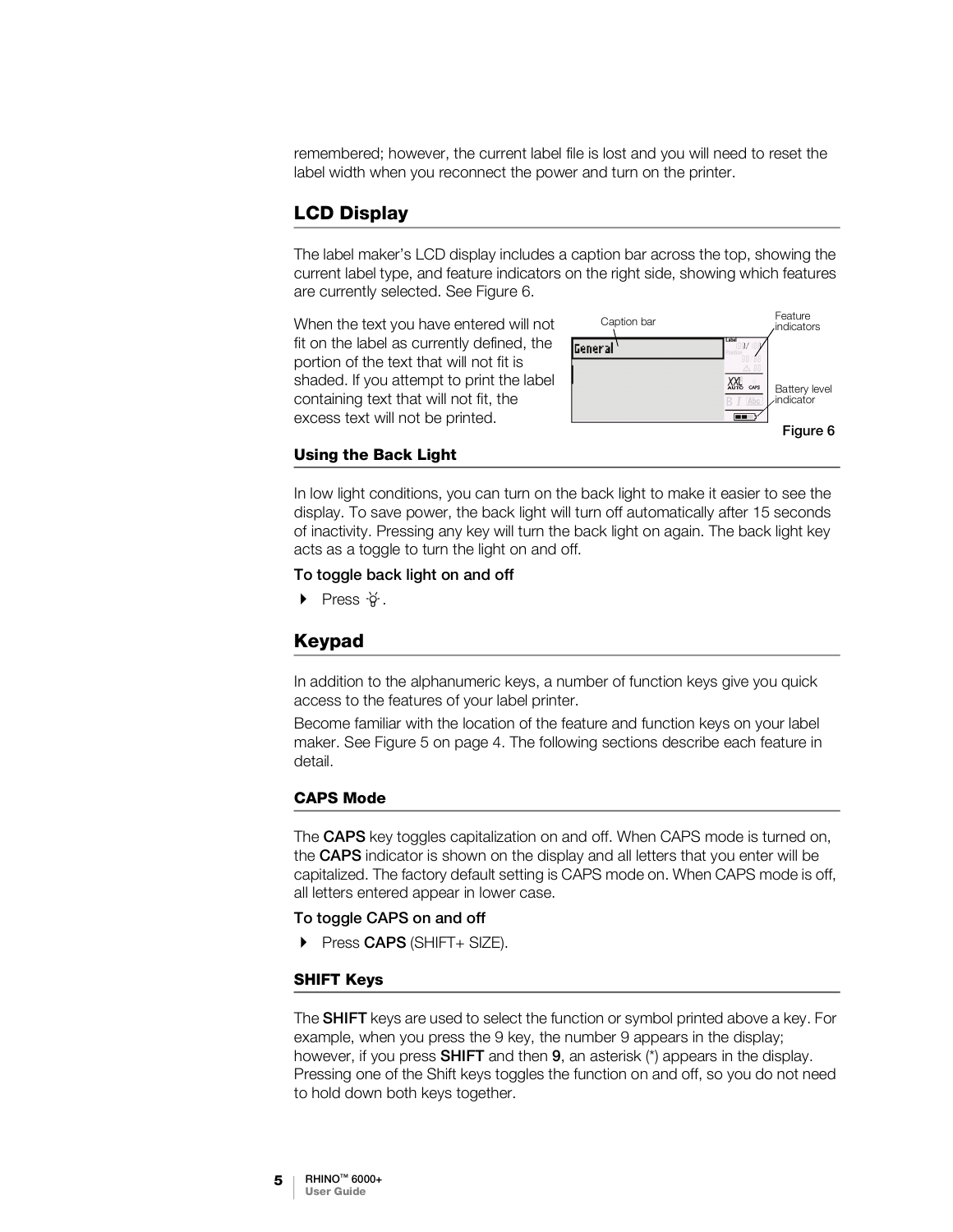### Escape Key

The **ESC** key returns you to the previous menu from within any menu without making a selection. Pressing the ESC key during printing will cancel the current print job.

#### Navigation Keys

The navigation keys operate as follows:

| <b>Key</b>                  | <b>Function</b>                                           |
|-----------------------------|-----------------------------------------------------------|
|                             | Moves one character to the left in the display            |
|                             | Returns to the previous menu (can also press <b>ESC</b> ) |
| SHIFT <sup>4</sup>          | Moves one label to the left in the display                |
|                             | Moves one character to the right in the display           |
|                             | Moves to the next menu level (can also press $OK$ )       |
| SHIFT $\blacktriangleright$ | Moves one label to the right in the display               |
|                             | Moves up in a list of items                               |
|                             | Moves down in a list of items                             |
| OK                          | Selects a menu item                                       |

### Backspace Key

The  $\leftarrow$  key removes the character to the left of the cursor.

#### Clear Key

The CLR key clears all current text settings and format, returning the display to the General label type.

#### CUT Key

The CUT key manually cuts the label. By default, the printer automatically cuts the label after printing. You can turn this Auto cut feature off and use the **CUT** key to manually cut the label. For more information, refer to **Auto Cut** [on page 25](#page-28-4) and [Pausing to Cut between Labels](#page-29-3) on page 26

#### PRINT Key

Pressing the PRINT key prints one copy of the current label file. If the label file contains more than one label, you can choose which labels to print. Pressing **SHIFT** + PRINT lets you change the number of copies to print.

#### Hot Keys

A number of hot keys are quick ways to access the applications for creating specific types of labels and for adding barcodes, inserting symbols, and using the text from the library. These hot keys are described in detail later in this user guide.

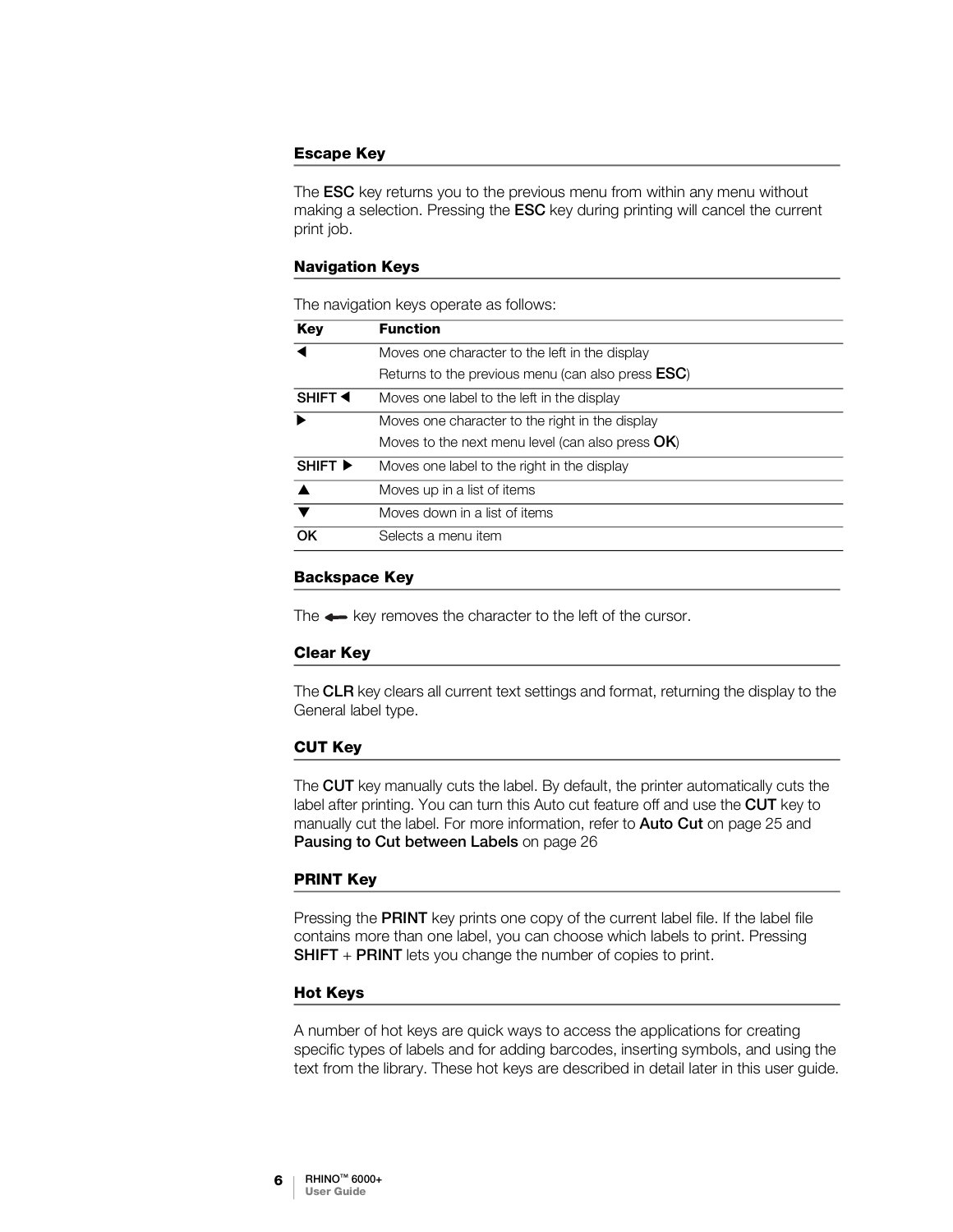# <span id="page-10-1"></span><span id="page-10-0"></span>Creating a Label

The label printer includes two types of basic labels: Quick and General. The current label type is shown in the display caption.

A Quick label is the default label type. The length of the label is determined by the text and formatting you use. Two layout properties can be set.

- Show an outline around the label contents.
- Match the leading and trailing space so the content is centered.

### To create a Quick label

- 1 If not already the current label type, press QUICK.
- 2 Enter content
- 3 Press SETTINGS to format the text.
- To change the properties, press QUICK again.

A General label is similar to a Quick label but this label type allows you to set two additional properties to define the label:

- Landscape or portrait (vertical) text orientation
- **Label length**

### To create a General label

- 1 Press GENERAL.
- 2 Select the label length, orientation, and layout properties as appropriate.
- 3 Enter text.
- 4 Press **SETTINGS** to format the text.

To change the properties, press **GENERAL** again.

To save the label for later use, see [Saving a Label File](#page-18-3) on page 15.

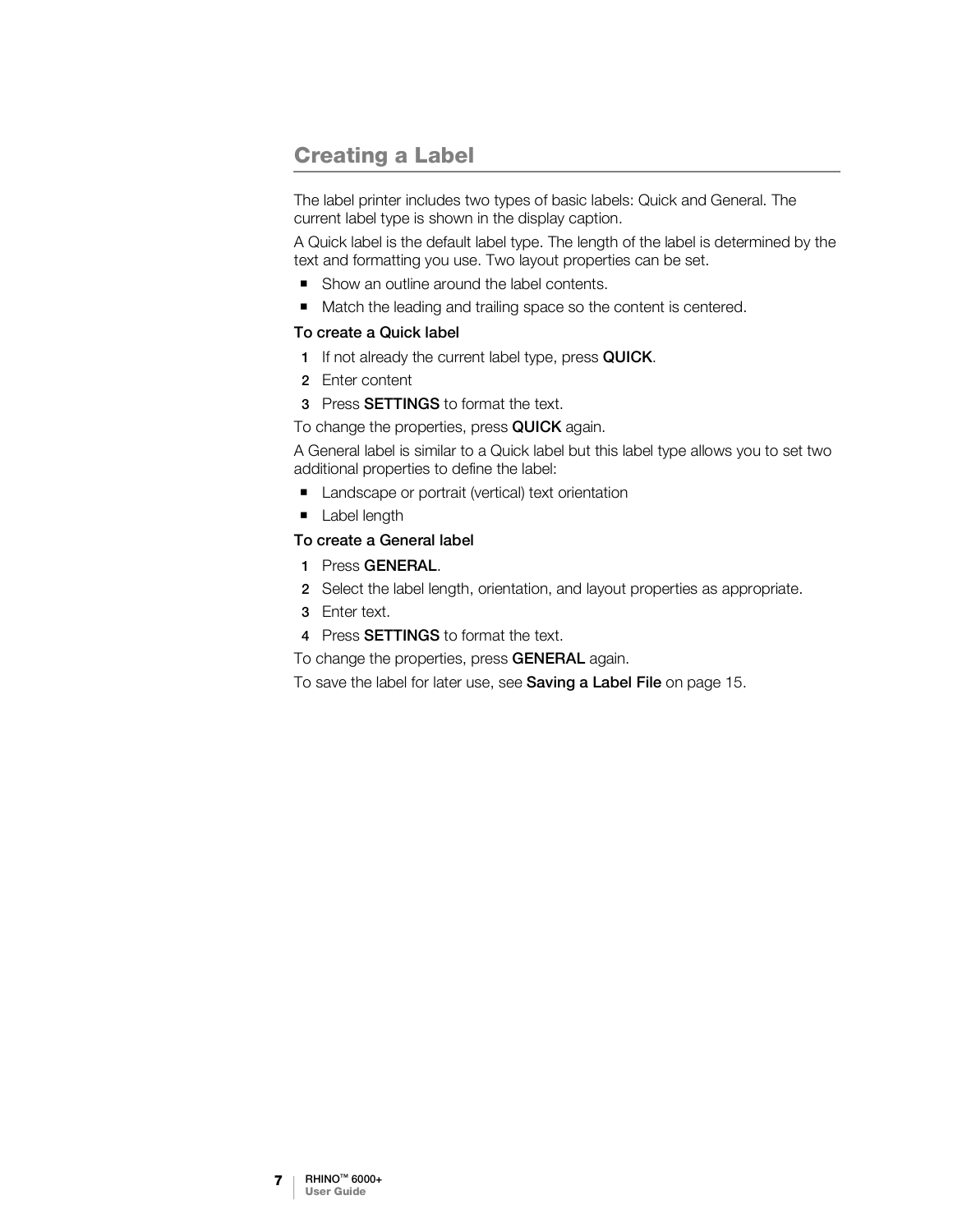### <span id="page-11-4"></span><span id="page-11-0"></span>Designing a Label

You can choose from a number of options to enhance the appearance of your labels. You can also add a barcode, symbols, and library text to your label. And, you can create a series of labels automatically using three different serialization methods.

To create a fixed length label, use the General label application. See[Creating a](#page-10-1)  Label [on page 7.](#page-10-1)

### <span id="page-11-1"></span>Changing the Text Size

You can print the text on your label in eight sizes: extra-extra-small (XXS), extrasmall (XS), small (S), medium (M), large (L), extra-large (XL), extra-extra-large (XXL) and BIG (all capital letters). The text size selected applies to all the text on all the labels in a label file.

You can also select Auto as the text size. When Auto is selected, the best text size is automatically determined for the height and width of the label you are creating. BIG font is not available when Auto text size is selected.

The text sizes available for you to use depends on the width set for the label and the type of label you are creating.

### To set the font size

Press SIZE. Each time you press SIZE, the next available font size is highlighted on the Size feature indicator on the display.

You can also select the font size from the Settings menu.

### <span id="page-11-2"></span>Changing the Text Style

You can print the text on your label in several styles: bold, italic, underlined, and boxed. And, you can choose normal font width or narrow font width. The text style applies to all the text on all the labels in the label file, including most symbols.

### To set the text style

- 1 Press SETTINGS.
- 2 Select Text style and press OK.
- 3 Use the arrow keys to select a style.
- 4 Press OK and then select Done (ESC).

### <span id="page-11-3"></span>Creating Multi-Line Labels

You can create multi-line labels depending upon the width of the label, as follows:

| Label<br><b>Width</b> | 1/4"<br>$(6 \text{ mm})$ | 3/8"<br>$(9 \text{ mm})$ | 1/2"<br>$(12 \text{ mm})$ $(19 \text{ mm})$ $(24 \text{ mm})$ | 3/4" | -1 " |
|-----------------------|--------------------------|--------------------------|---------------------------------------------------------------|------|------|
| # Lines               |                          | ₽                        |                                                               | 5.   |      |

The display shows two lines of text when the caption bar is displayed; or three lines with the caption bar hidden. Use the arrow keys to scroll through multiple lines. See **[Hiding the Caption Bar](#page-29-4)** on page 26.

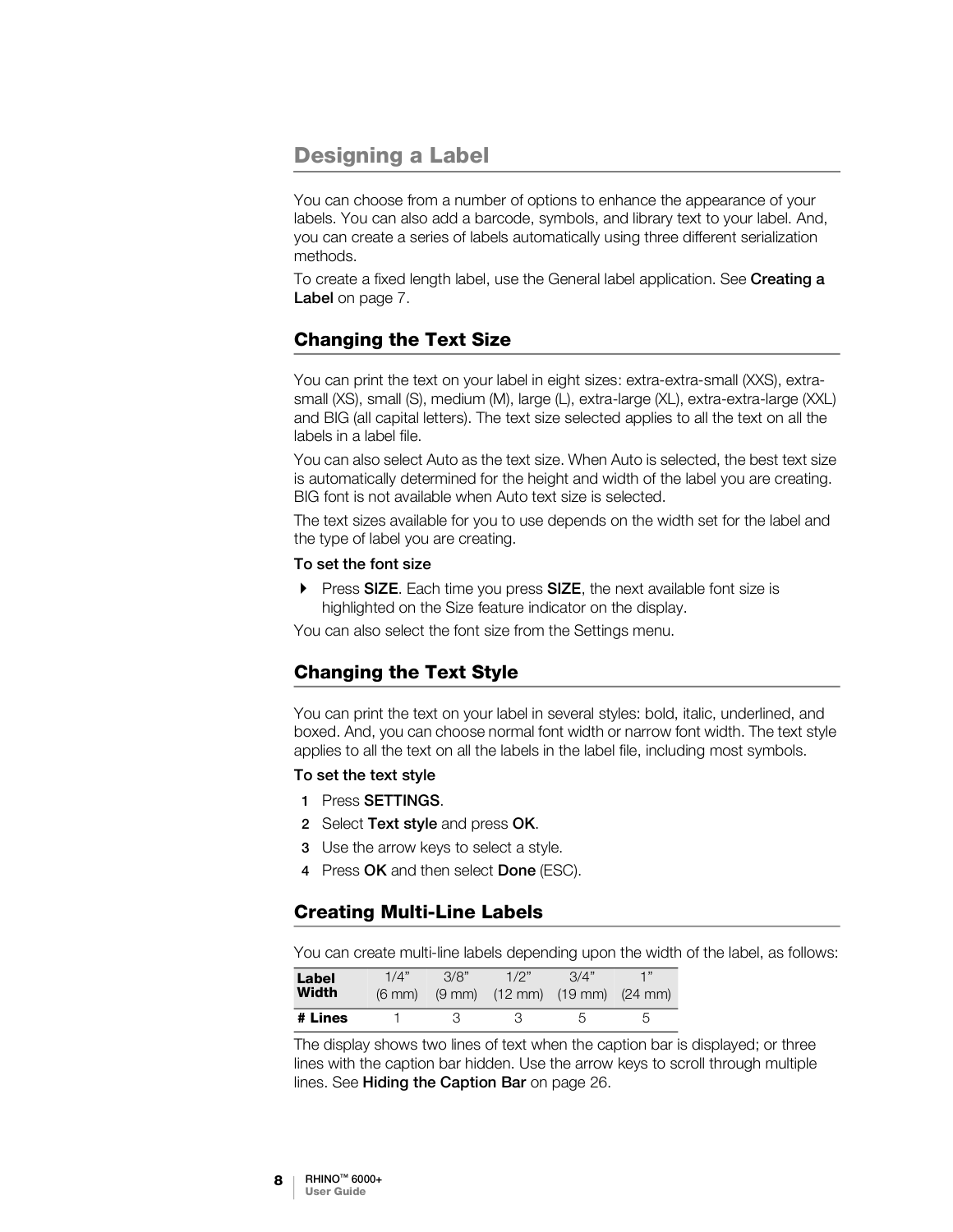#### To create a multi-line label

- 1 Enter the text for the first line, and press **ENTER**.
- 2 Enter the text for the next line.
- 3 Repeat these steps for each additional line.

### <span id="page-12-0"></span>Using International Characters

The label maker supports the extended Latin character set using RACE technology. Similar to using a mobile phone keypad, holding down a letter key will scroll through variations of that letter.

For example, if you hold down the letter **a**, you will see **a à á â ã ä å** and so on through all the variations available. The order in which the character variations appear depends on the language you selected to use.

### <span id="page-12-1"></span>Using Barcodes

The label maker can generate several types of barcodes.

### 1D barcodes

| Code 39  | Code 39 mod 43 | FAN 8             | UPC A |
|----------|----------------|-------------------|-------|
| Code 128 | Codabar        | EAN <sub>13</sub> |       |

#### 2D barcodes

PDF 417 QR

You can print a barcode only on 3/4" (19 mm) and 1" (24 mm) wide labels. You can choose to print the human-readable barcode text or not, and you can serialize barcodes.

The barcode prints horizontally along the label with the text in small print underneath the barcode. You can optionally add text before and after the barcode.



This User Guide assumes that you already understand the differences between barcode types and have a plan in place to incorporate barcodes into your organization. If you need to learn more about barcodes, many excellent how-to books are available at local libraries and book stores.

### Adding a Barcode

The barcode text appears on the label in the display just like any other text. However, if the cursor is positioned within the barcode text, **Barcode** and the type of barcode are displayed in the caption bar.

#### To add a barcode

- 1 Press BARCODE.
- 2 Use the arrow keys to select the barcode type, and press OK.
- 3 Enter the text for the barcode and press OK.

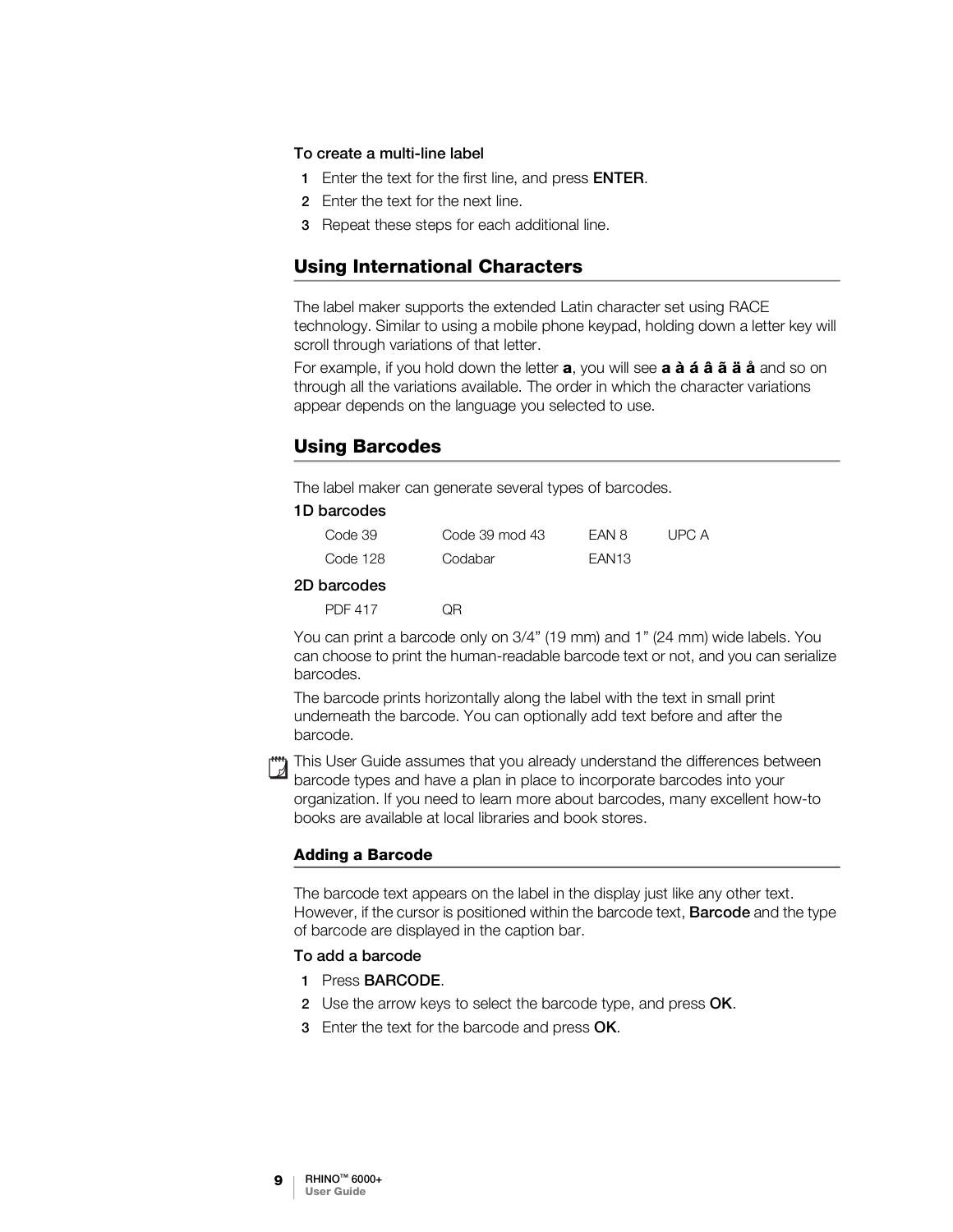### Adding a QR Code

QR codes are limited to a maximum of 20 characters. For example, text or a phone number.

#### To add a QR code

- 1 Press BARCODE.
- 2 Use the arrow keys to select the QR Code, and press OK.
- 3 Enter the text for the QR code and press OK.

#### Editing a Barcode

You edit an existing barcode.

### To edit a barcode

- 1 Move the cursor anywhere within the barcode text.
- 2 Press BARCODE or type a character. A message appears asking if you would like to edit the barcode.
- 3 Press OK. The text of the existing barcode appears.
- 4 Edit the barcode text and press OK.

#### Deleting a Barcode

A barcode is entered on the label as one character.

#### To delete a barcode

- 1 Place the cursor at the end of the barcode on the display.
- 2 Press  $\leftarrow$ .

#### Hiding Barcode Text

By default, show barcode text is turned on. You can choose to hide the barcode text.

#### To hide barcode text

- 1 Press SETTINGS.
- 2 Select Barcode Text and press OK.
- 3 Select Off.
- 4 Press OK and then select Done (ESC).

### <span id="page-13-0"></span>Adding Symbols

Your printer includes a set of default symbols to use on your labels. The symbols are separated into several categories:

| Electrical  | <b>Brackets</b> |
|-------------|-----------------|
| Voice/Data  | Arrows          |
| Audio/Video | Numbers         |
| Warning     | Home Electrical |
| Punctuation | Currency        |

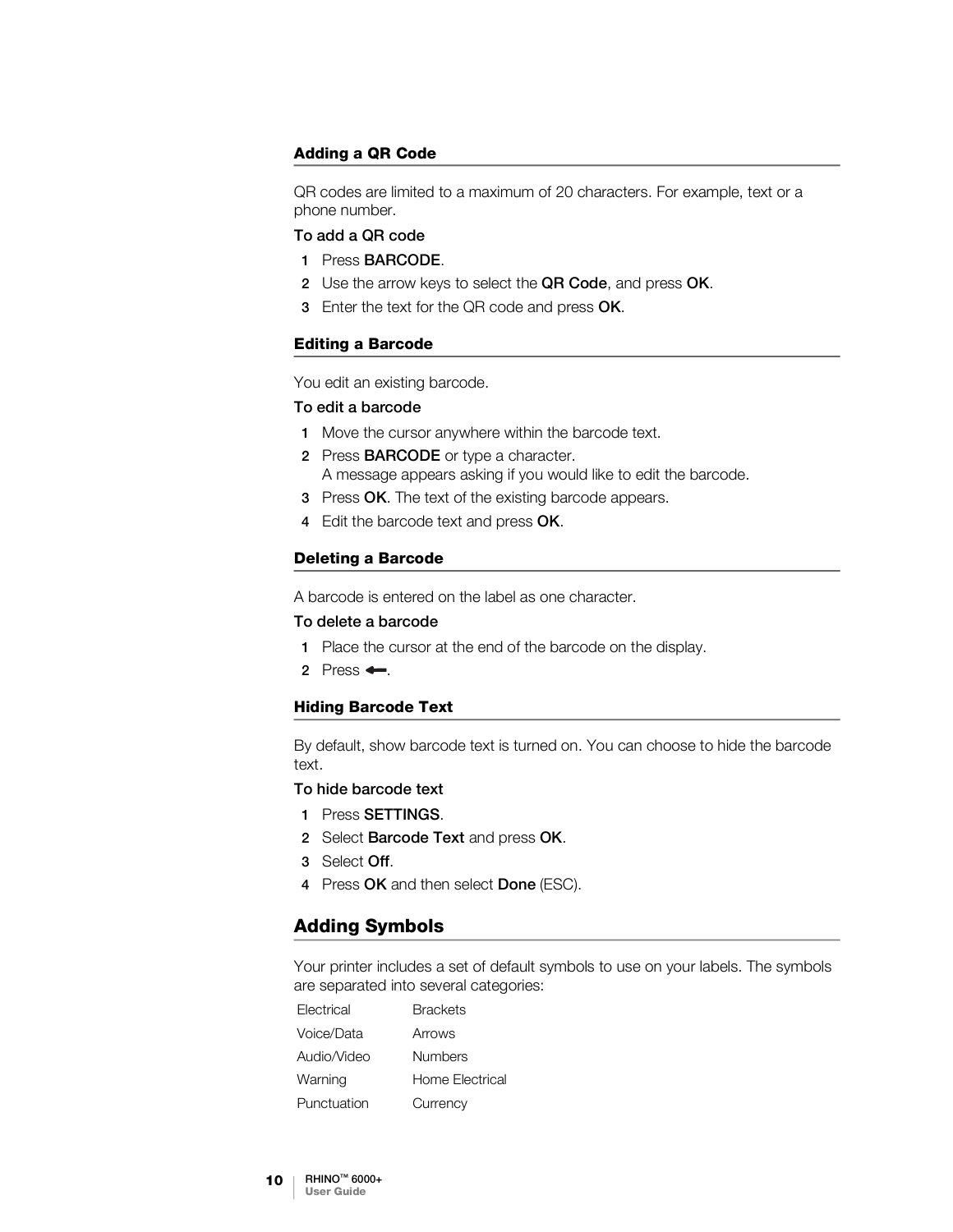A complete list of the symbols can be found beginning on [page](#page-36-1) 33.

Some of the more popular symbols can be accessed from the number keys using **SHIFT** plus the number. For example, pressing **SHIFT** + 1 inserts an open bracket ( $[$ ). Symbols added to a label can be formatted or deleted just like any other character you enter.

### To insert a symbol

- 1 Press SYMBOL.
- 2 Select a category of symbols.
- 3 Use the arrow keys to find the symbol you want.
- 4 Press OK to insert the symbol on the label.

### <span id="page-14-0"></span>Using the Text Library

Your printer includes a pre-defined text library. The library is separated into several categories:

Location Voice/Data Audio Security

Video

An additional category, called My Library, is available for you to add custom text to use on your labels.

My Library text is not displayed when you select All from the Library menu.

A complete list of pre-defined text strings can be found beginning on [page](#page-37-1) 34.

### Inserting Library Text

Library text added to a label can be edited, formatted, or deleted just like text you enter from the keypad.

#### To add text to a label

- 1 Press LIBRARY.
- 2 Select one of the categories or My Library.
- 3 Press the first letter of the text you wish to use. The cursor jumps to the first text item that begins with that letter.
- 4 Press OK to insert the text on the label.

#### Adding My Library Text

You can add custom text to the library. Once text is added, you can use that text on a label in the same manner as pre-defined text items.

#### To add custom text

- 1 Press LIBRARY.
- 2 Use the arrow keys to select My Library.
- 3 Select Add new text and press OK.
- 4 Enter the text and press OK.

The text is added to My Library.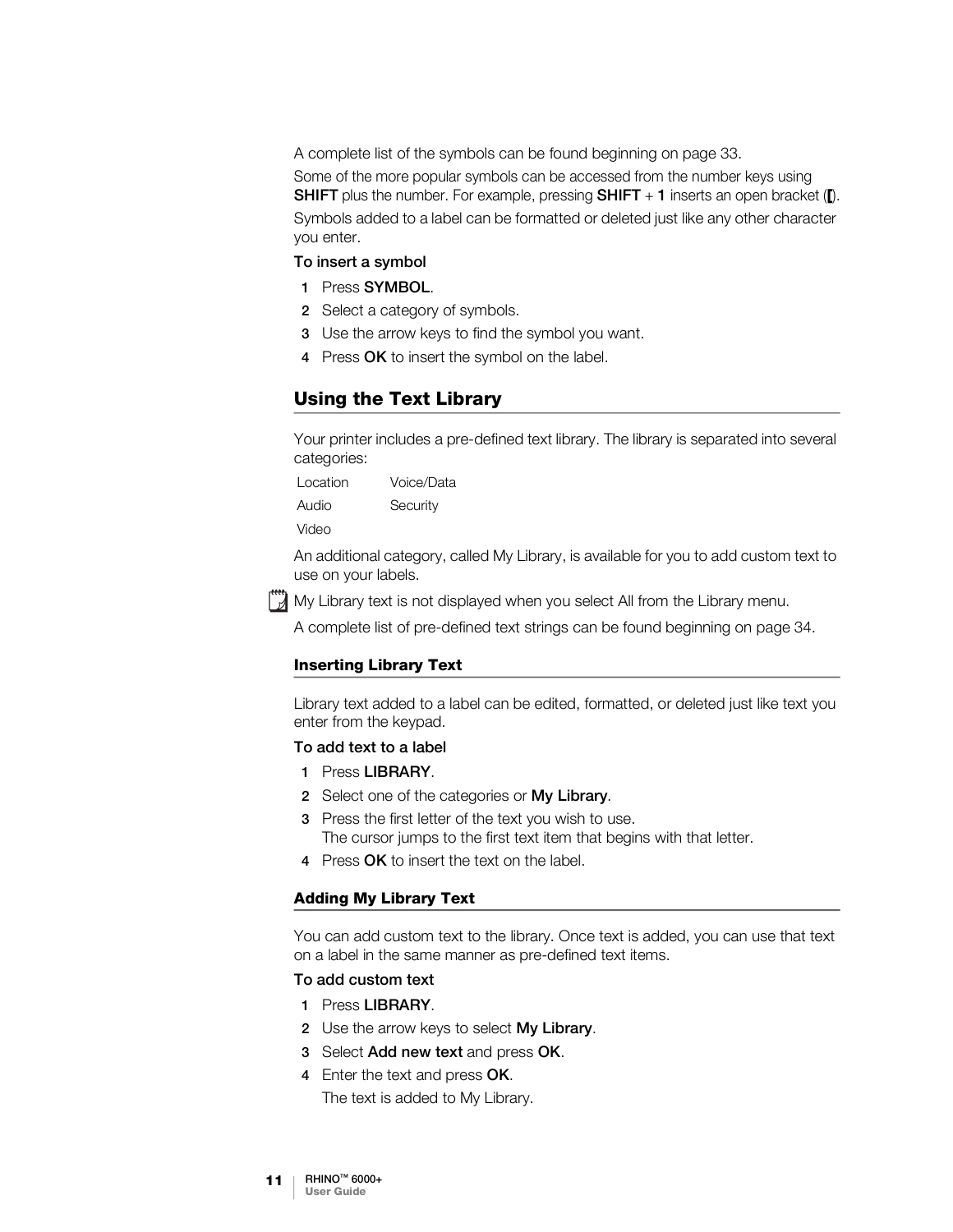### Deleting My Library Text

You can delete custom text from My Library.

### To delete My Library text

- 1 Press LIBRARY.
- 2 Use the arrow keys to select My Library.
- 3 Select the text to delete.
- 4 Press  $\leftarrow$ . A confirmation message appears.
- 5 Press OK to delete the text.

### <span id="page-15-1"></span><span id="page-15-0"></span>Creating a Series of Labels

You can automatically generate labels by creating a series. You create a starting pattern, and then set the increment and count for the series.

You can serialize any number or letter by selecting the position to be incremented, such as the number 2 in 123 or the letter B in ABC. For example, when the 2 is selected in 123 and the increment #=3, the resulting labels would print as 123, 153, and 183.

Letters can be incremented from A to Z and a to z, and numbers from 1 to 9. When the letter Z or the number 9 is reached during serialization, a letter or number is added to increase the increment. For example, Az increments to Aaa, AZ increments to BA, and A9 increments to A10.

Three methods of serialization are available: simple, simultaneous, and advanced.

#### Using Simple Serialization

Simple serialization creates a series of labels by incrementing one alphanumeric character in the pattern. For example, 101, 102, 103, 104, and so on.

#### To use simple serialization

- 1 Enter the text for your label.
- 2 Press SERIAL. A box appears around the first character in the label.
- 3 Use the arrow keys to move the cursor to the position you wish to increment and press OK.
- 4 Select the amount you want to increment each label and press OK. You choose to increment in steps up to 10.
- 5 Select the number of labels you want to create and press OK.

The number of labels you can create is limited by the memory available.

A new label is added in the display for each label in the series.

To print multiple copies of the same serialized label, press # COPIES (SHIFT + PRINT) and enter the number of copies of each label to print.

#### Using Simultaneous Serialization

Simultaneous serialization creates a series of labels by incrementing two different alphanumeric characters at the same time. For example, A-101, B-102, C-103, and so on.

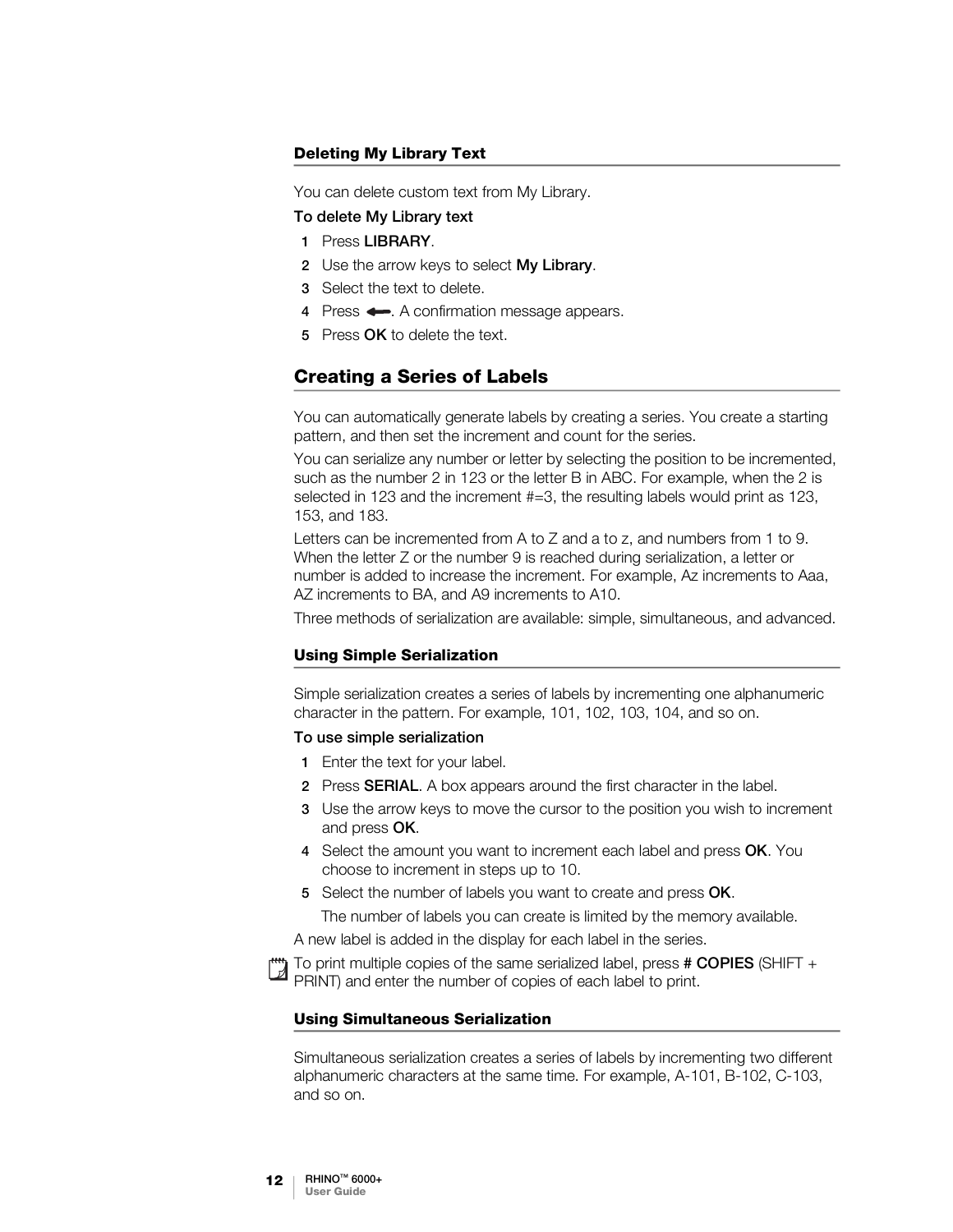#### To use simultaneous serialization

- 1 Enter the text for your label.
- 2 Press ADV.SER. (SHIFT + SERIAL).
- 3 Select Simultaneous and press OK. A box appears around the character where the cursor was positioned.
- 4 Select the first character position you want to increment and press OK.
- 5 Select the second character position you want to increment and press OK.
- 6 Select the amount you want to increment these characters on each label and press OK. You can choose to increment in steps up to 10.
- 7 Select the number of times to increment these characters and press OK.

A new label is added in the display for each label in the series.

### Using Advanced Serialization

Advanced serialization creates a series of labels by allowing you to select two sequences in the pattern and increment them consecutively.

For example, A-101, A-102, A-103, B-101, B-102, B-103, C-101, C-102, C-103, and so on.

### To use advanced serialization

- 1 Enter the text for your label.
- 2 Press ADV.SER. (SHIFT + SERIAL).
- 3 Select Advanced and press OK. A box appears around the character where the cursor was positioned.
- 4 Select the first character position you want to increment and press OK.
- 5 Select the amount you want to increment this character position and press OK. You can choose to increment in steps up to 10.
- 6 Select the number of times to increment this character position and press OK.
- 7 Repeat Steps 4 through 6 for the second character position you want to increment.

A new label is added in the display for each label in the series.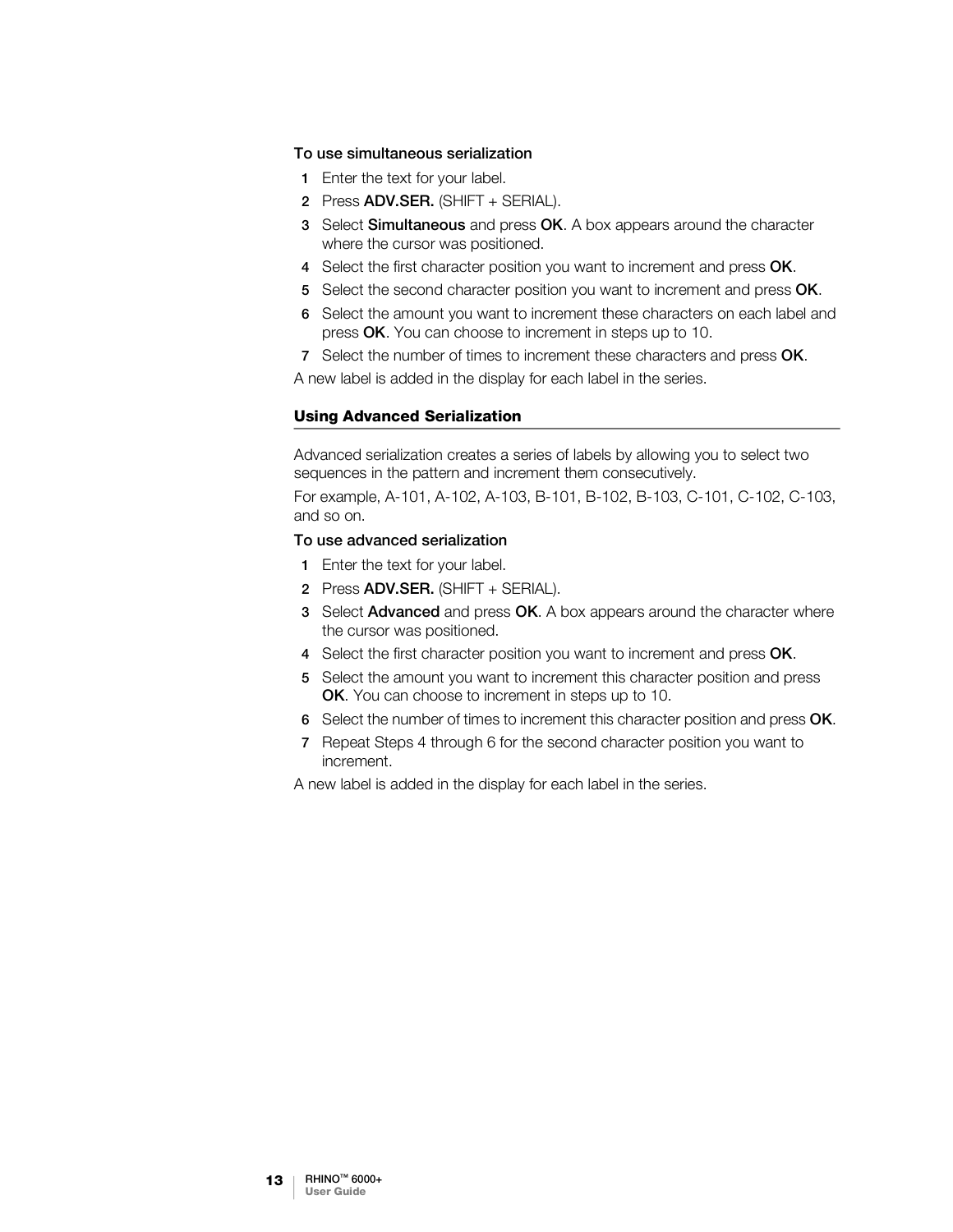### <span id="page-17-0"></span>Working with Label Files

The printer creates and stores labels as label files. A label file can contain one or more labels. When you create a new label, you also create a new label file. You can then insert additional labels, remove labels, and store the group of labels as a label file in memory.

### <span id="page-17-1"></span>Creating a Label File

The printer remembers the last label that you were working on when the power was turned off. You need to clear that label text and formatting before you create a new label.

### To create a new label file

- 1 If necessary, press CLR to clear the previous label and formatting from the display.
- 2 Type some text using the keypad.
- 3 Format the text using Text Size or Text Style. See [Designing a Label](#page-11-4) on [page 8.](#page-11-4)
- 4 Save the label to memory. See [Saving a Label File](#page-18-1) on page 15.

### <span id="page-17-2"></span>Adding Labels to a Label File

You can add additional labels to an existing label file.

### To add a label to a file

- 1 Press **INSERT** (SHIFT + SAVE).
- 2 Select To the right to add a label to the right of the current label or To the left to add a label to the left of the current label.
- 3 Press OK. A new blank label is inserted in the display to the left or right of the current label.

You can move from label to label using the arrow keys.

### <span id="page-17-3"></span>Removing Labels from a File

You can remove one or more labels from a label file.

### To remove a label

- 1 Press REMOVE (SHIFT + RECALL).
- 2 Select one of the following:
	- All to remove all of the labels in the file.
	- Current to remove the label at the current cursor position.
	- Range and then select the range of labels to remove.
- 3 Press OK. The selected labels are removed from the display.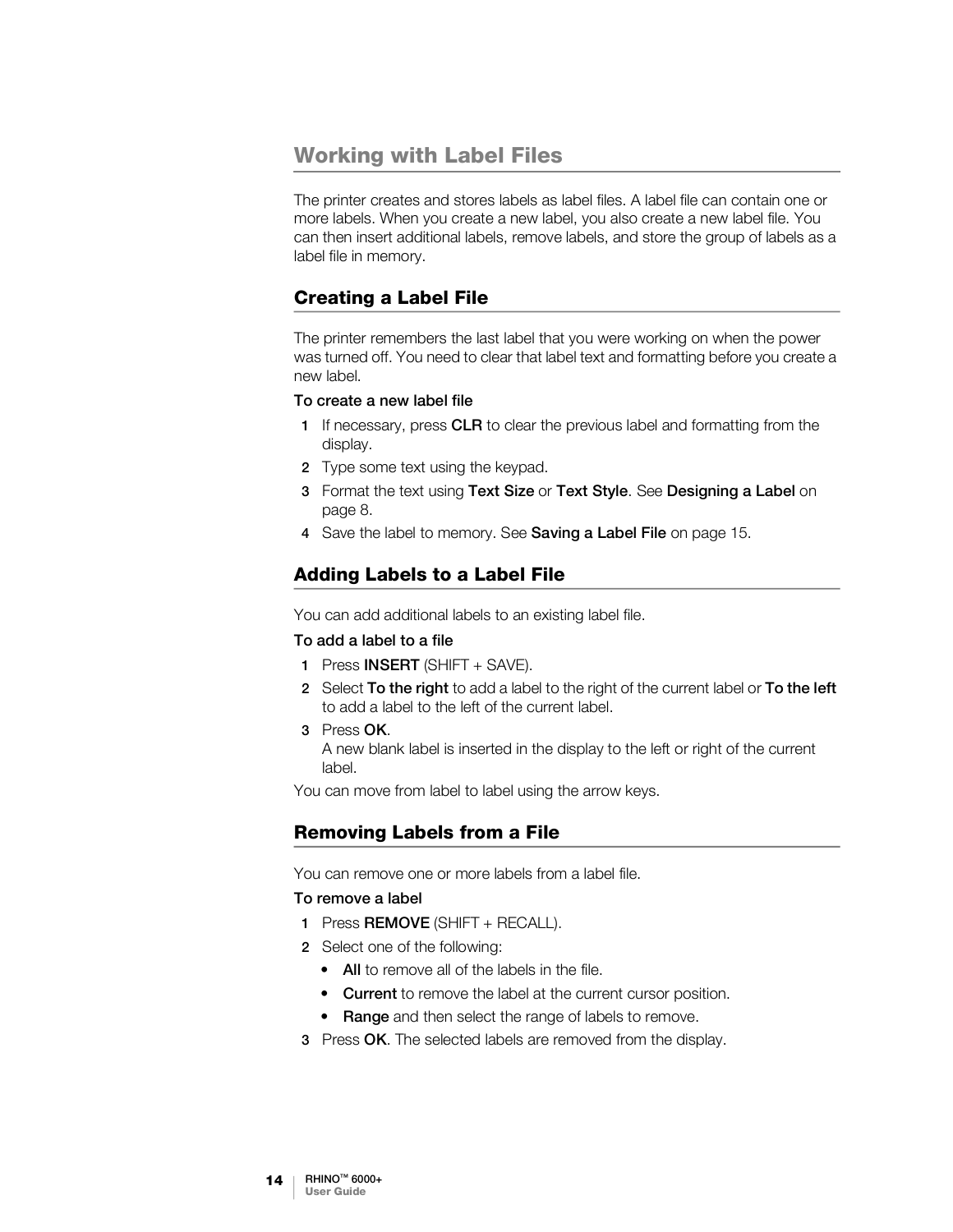### <span id="page-18-0"></span>Printing a Label File

When you print a label file, you choose whether to print all of the labels, the current label, or a range of labels in the file.

### To print labels

- 1 Press PRINT. If your label file contains more than one label, a print menu is displayed.
- 2 Select one of the following:
	- All to print all of the labels in the file.
	- Current to print the label at the current cursor position.
	- Range and then select the range of labels to print.

**3** Press OK. The labels selected are printed.

Pressing **SHIFT** + **PRINT** lets you change the number of copies to print.

Pressing the **ESC** key during printing will cancel the current print job.

### <span id="page-18-3"></span><span id="page-18-1"></span>Saving a Label File

The label maker has a powerful memory feature that can store label files for later recall. The number of label files that can be stored is dependent on the size of the label files and the number of images they contain. The more images a file contains, the less memory that is available for storing label files.

When you save a label file, all the label text and formatting are saved. A label file name can be up to 20 alphanumeric characters in length.

### To save a label file

- 1 Create the labels in your label file.
- 2 Press SAVE.
- 3 Use the arrow keys to select **New** and press OK.
- 4 Enter a name for your label file and press OK.
- 5 Press CLR to start a new label.

### <span id="page-18-2"></span>Recalling a Label File from Memory

Once a label is saved to memory, you can recall the label to print or edit. Recalling a label replaces the current label.

### To recall a label from memory

- 1 Press RECALL and then select Saved labels.
- 2 Use the arrow keys to move to the memory location that contains the label you want and press OK.

A message appears confirming that you want to clear the current label text and formatting.

3 Press OK.

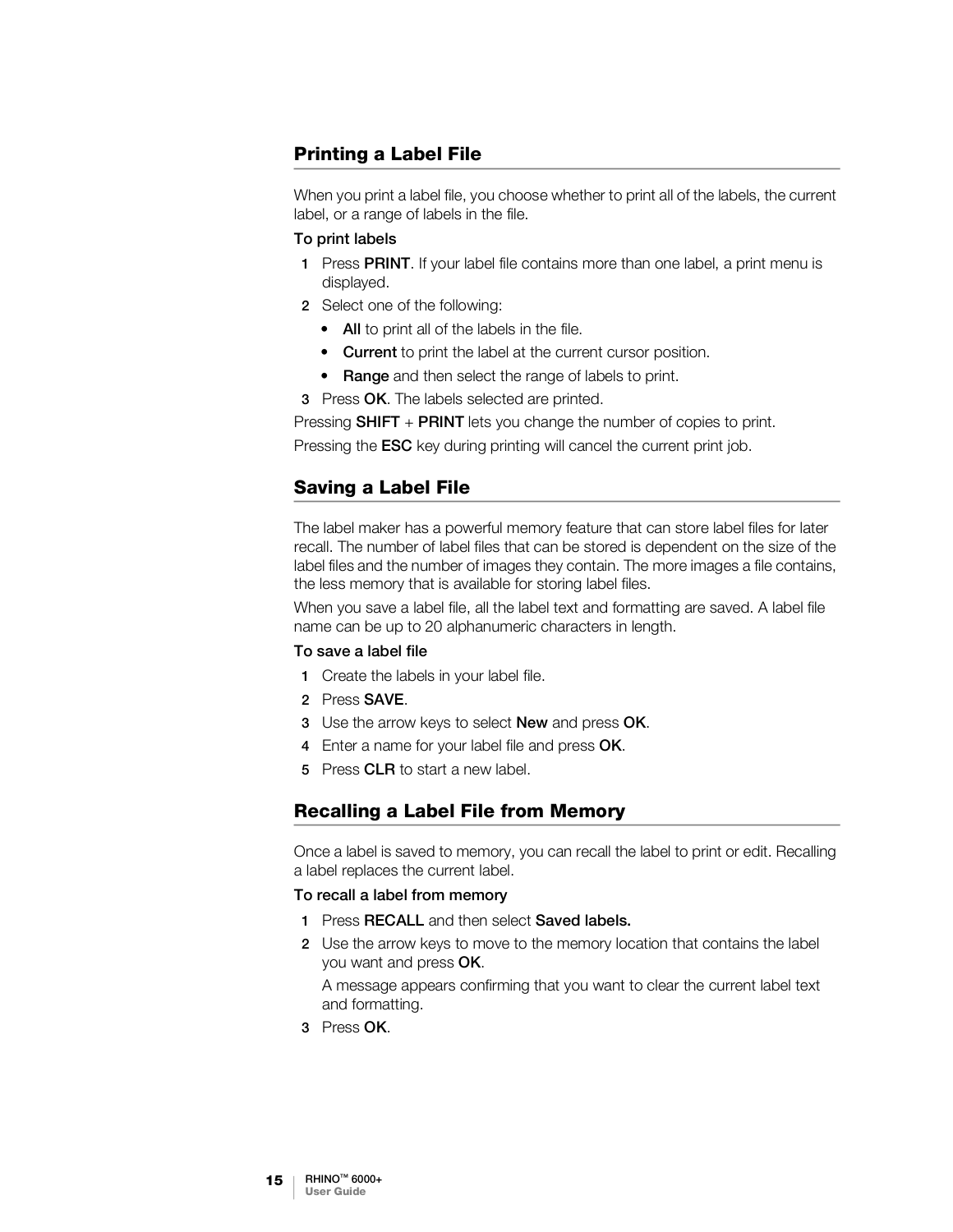### <span id="page-19-0"></span>Deleting a Label File from Memory

When you no longer need a stored label, you can delete it from memory.

#### To delete a label from memory

- 1 Press RECALL. The saved label files are displayed.
- 2 Use the arrow keys to move to the label file you wish to delete.
- 3 Press  $\leftarrow$  and then press OK to clear the memory location.

### <span id="page-19-2"></span><span id="page-19-1"></span>User Templates

When you transfer a simple label from DYMO ID software to the printer, the label file is saved as a user template. You can then open and modify the label file before printing and save it with a new name. See [Saving a Label File](#page-18-1) on page 15.

### To open a user template

- 1 Press RECALL and then select User templates.
- 2 Use the arrow keys to move to the label you want and press OK. A message appears confirming that you want to clear the current label text and formatting.
- 3 Press OK.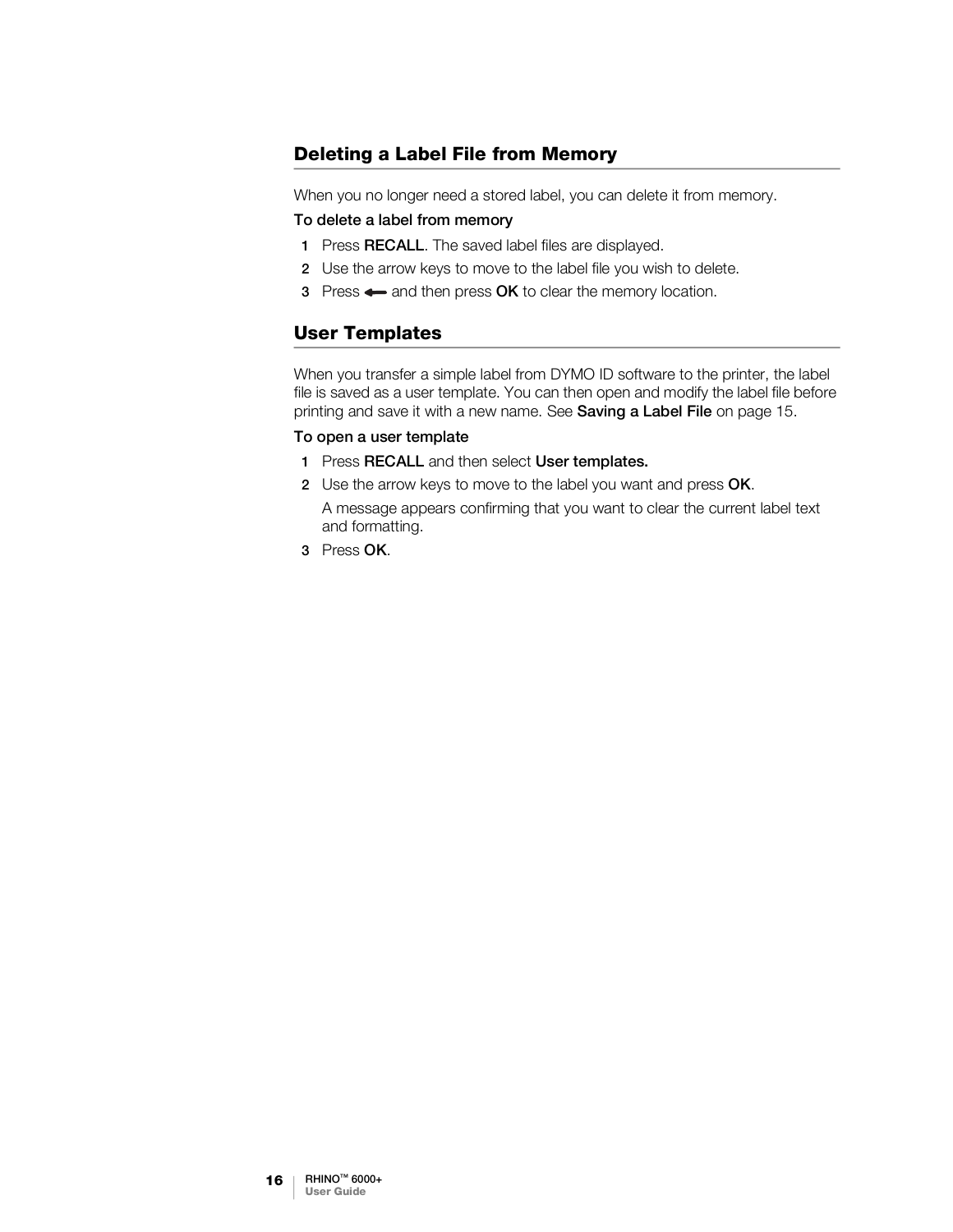# <span id="page-20-0"></span>Using the Label Applications

You can quickly create labels for special industrial applications.

Hot keys are available for each of the label types available. The current label type is displayed in the Caption bar. By default, the label type is Quick with no special formatting, text centered, and the length automatically determined by the amount of text.

The properties available on the printer are similar to the properties for the same label application in DYMO ID™ software. When you set the properties for a particular label type, those properties are remembered for the next time you choose that label type.

### <span id="page-20-1"></span>Creating a Fixed Length Label

Use a General label type to make a label for a specific purpose that is a fixed length regardless of the length of the text. Any text that does not fit within the fixed length appears shaded in the display and will be truncated when the label is printed.

The label properties you can set are:

| Orientation  | <b>Landscape</b> (Default) $\int$ abc                                                                 |
|--------------|-------------------------------------------------------------------------------------------------------|
|              | Portrait $\left  \frac{1}{abc} \right $ .                                                             |
| Label length | Minimum: 1 1/4" (31.75 mm)                                                                            |
|              | Maximum: 20" (508 mm)                                                                                 |
|              | Default: 2" (50.8 mm)                                                                                 |
| Label layout | <b>Show label outline -</b> Show label outline. Default is No.                                        |
|              | Match/leader trailer - Blank space is equal at the beginning<br>and end of the label. Default is Yes. |

### To create a fixed length label

- 1 Press GENERAL.
- 2 Select the properties desired.
- 3 Select Done (ESC) to create the label.
- 4 Enter the text and formatting for the label and press PRINT.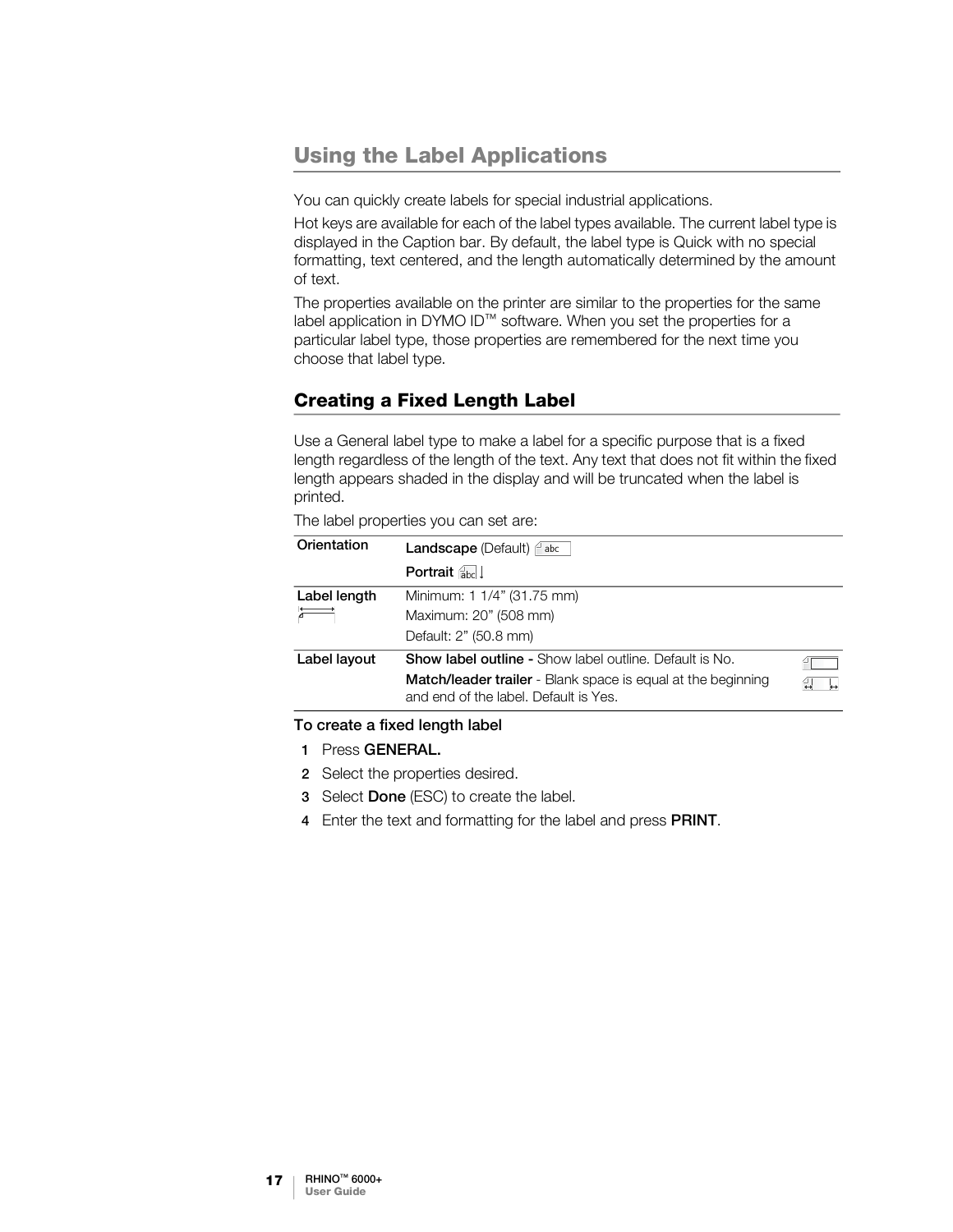### <span id="page-21-0"></span>Creating a Vertical Label

You can choose to print a label with the text running vertically. A label with multiple lines of text will print as multiple columns of text.

### To print a vertical label

- 1 Press GENERAL.
- 2 Select the **Portrait** as the orientation property.
- 3 Select Done (ESC) to create the label.
- 4 Enter the text and formatting for the label and press PRINT.

### <span id="page-21-1"></span>Creating Cable Wrap Labels

A Cable Wrap label is placed around the width of a wire or cable. You can enter up to five lines of text and the text is repeated as many times as possible depending on the size of the text and the length of the label.

The label properties you can set are:

| Cable type<br>$\varepsilon$ | CAT 5/6, COAX, AWG: 4/0 - 2/0, AWG: 0 - 2, AWG: 3 - 5, AWG: 6+, or<br>Custom                                        |
|-----------------------------|---------------------------------------------------------------------------------------------------------------------|
|                             | <b>Cable diameter</b> Use when Custom is selected for Cable type.<br>Minimum: 5/32" (4 mm)<br>Maximum: 2" (50.8 mm) |
| Text repeat                 | AUTO or up to 15 times.                                                                                             |

### To create a vertical wrap label

- 1 Press CABLE.
- 2 Select Cable Wrap and press OK.
- 3 Select the properties desired.
- 4 Select Done (ESC) to create the label.
- 5 Enter the text for the label and press PRINT.

To create multiple labels quickly, see [Creating a Series of Labels](#page-15-1) on page 12.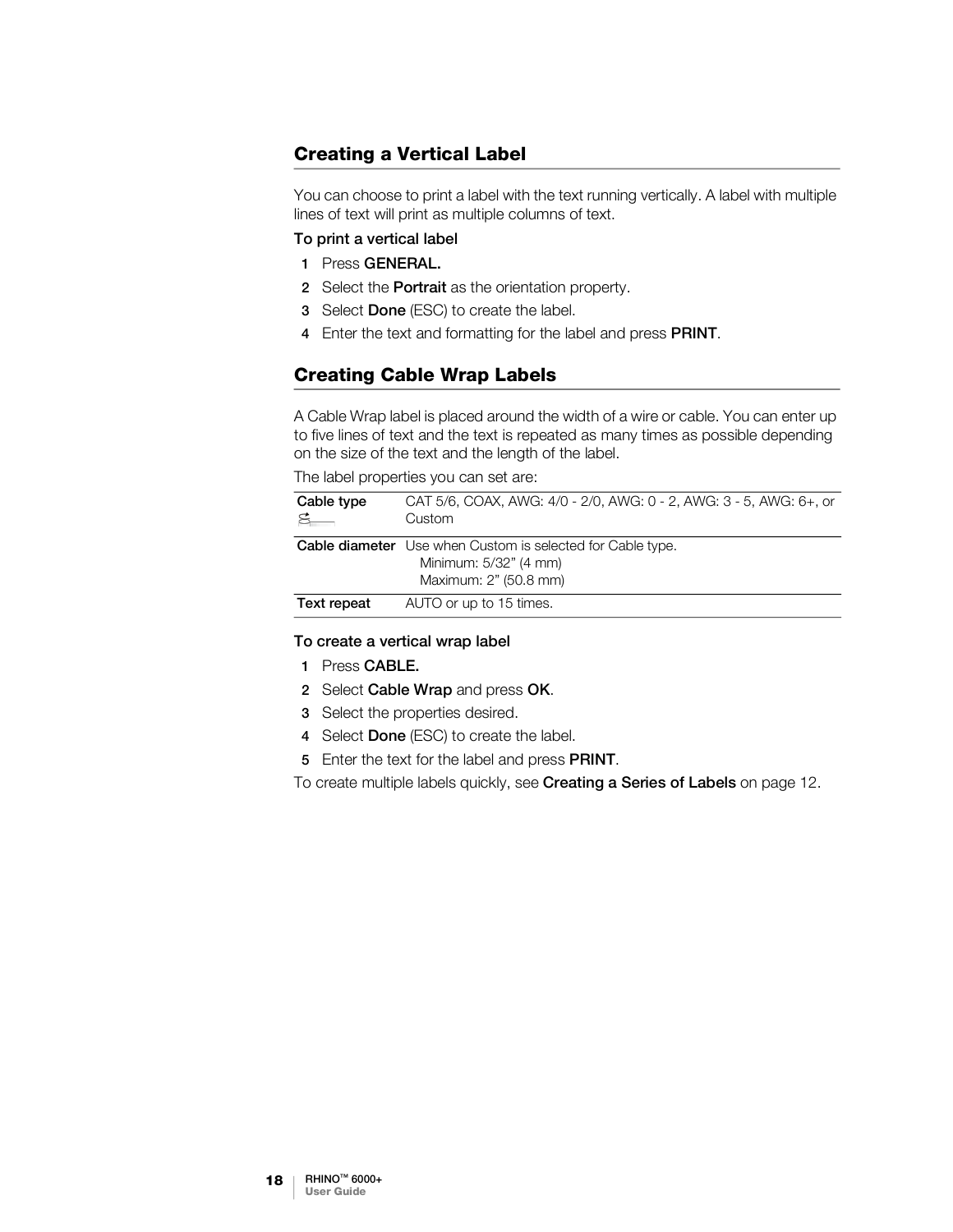### <span id="page-22-0"></span>Creating Flag Labels

Flag labels wrap around a wire or cable leaving the text part of the label extending out from the cable. The text on flag labels is automatically printed on both ends of the label leaving a blank space in the middle that wraps around the cable. When the label is applied to the cable, both ends of the label are applied back to back leaving a tail or *flag*. The result is a label that can be read from both sides.

The label properties you can set are:

| Cable type                          | CAT 5/6, COAX, AWG: 4/0 - 2/0, AWG: 0 - 2, AWG: 3 - 5, AWG: 6+, or<br>Custom                  |
|-------------------------------------|-----------------------------------------------------------------------------------------------|
| <b>Diameter</b>                     | Use when Custom is selected for Cable type.<br>Minimum: 5/32" (4 mm)<br>Maximum: 2" (50.8 mm) |
| Flag length<br>$\overrightarrow{ }$ | Minimum: 7/16" (11.1 mm)<br>Maximum: 10" (254 mm)                                             |
| Layout                              | <b>Show label outline - Show label outline. Default is No.</b>                                |

### To print a flag label

- 1 Press CABLE.
- 2 Select Flag and press OK.
- 3 Select the properties desired.
- 4 Select Done (ESC) to create the label.
- 5 Enter the text for the label and press PRINT.

To create multiple labels quickly, see **[Creating a Series of Labels](#page-15-1)** on page 12.

### <span id="page-22-1"></span>Creating Laminated Cable Wrap Labels

The Laminated Cable Wrap label is designed to be used with Rhino Self-Laminating Labels (part number 1734821). The text of the label is printed on the top portion of the label so the clear, bottom half of the label can wrap around and cover the text.

The Self-Laminating label is 24 mm wide; however, you can only enter two lines of text and are limited to using extra-extra-small, extra-small, and small font sizes.

The label property you can set is:

| Label length         | Minimum: 1.25" (31.7 mm) |
|----------------------|--------------------------|
| $\overrightarrow{a}$ | Default: 20" (50.8 cm)   |

### To print a self-laminating label

- 1 Press CABLE.
- 2 Select Laminated Cable Wrap and press OK.
- 3 Select the Label length and press OK.
- 4 Select Done (ESC) to create the label.
- 5 Enter the text for the label and press **PRINT**.
- To create multiple labels quickly, see [Creating a Series of Labels](#page-15-1) on page 12.

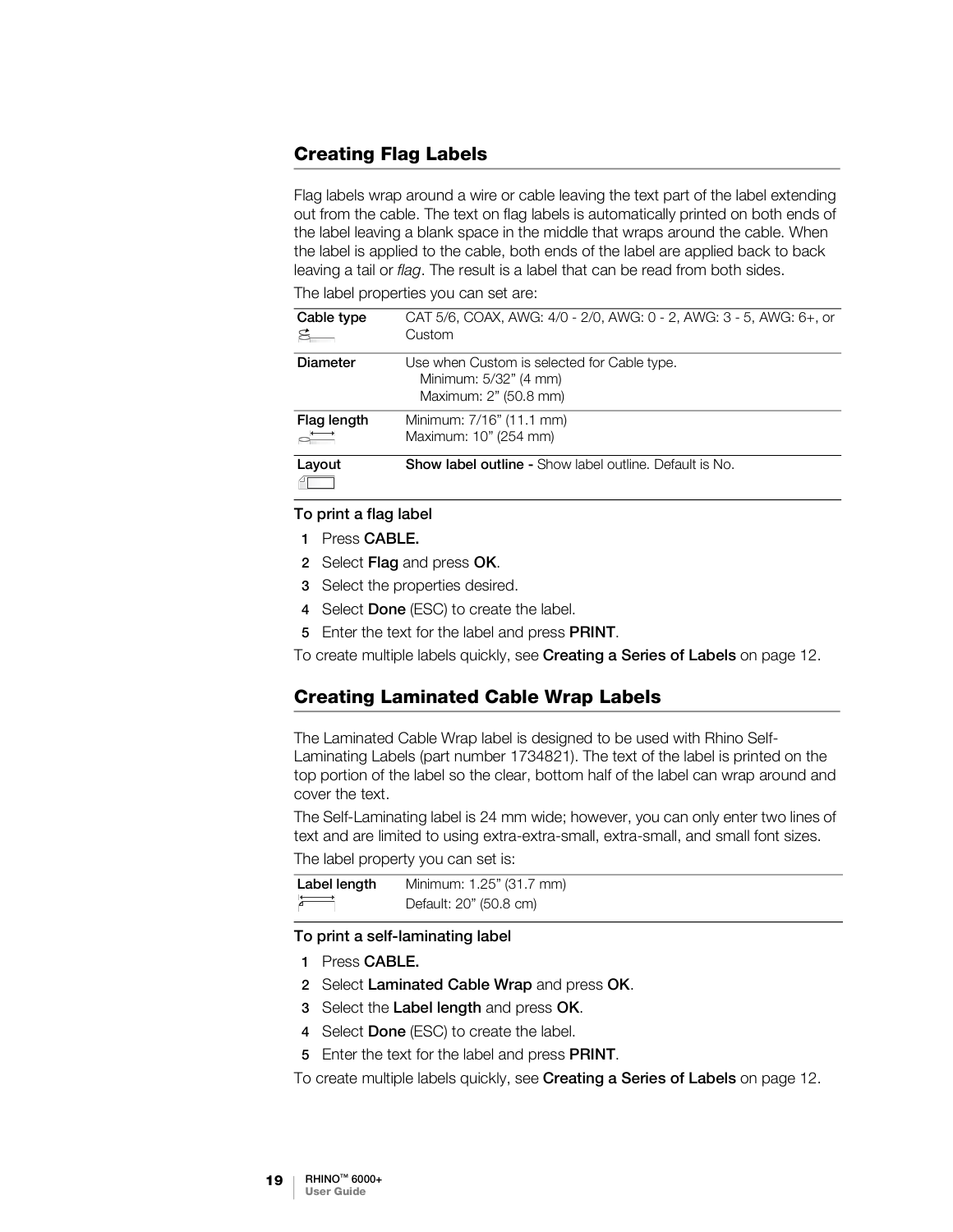### <span id="page-23-0"></span>Creating Heat-Shrink Labels

The heat-shrink tube label is one of several cable management specific labels. Heat shrink tube labels can be printed on any continuous Heat-Shrink Tube labels. The label properties you can set are:

| Orientation  | <b>Landscape</b> (Default) $\beta$ abc                                                                |   |
|--------------|-------------------------------------------------------------------------------------------------------|---|
|              | Portrait abc L                                                                                        |   |
| Label length | Minimum: 1 1/4" (31.75 mm)                                                                            |   |
|              | Maximum: 2" (508 mm)                                                                                  |   |
|              | Default: 2" (50.8 mm)                                                                                 |   |
| Label layout | <b>Show label outline -</b> Show label outline. Default is No.                                        |   |
|              | Match/leader trailer - Blank space is equal at the beginning<br>and end of the label. Default is Yes. | ₩ |

To create a heat-shrink label

- 1 Press CABLE.
- 2 Select Heat-Shrink and press OK.
- 3 Select the properties desired.
- 4 Select Done (ESC) to create the label.
- 5 Enter the text for the label and press PRINT.

To create multiple labels quickly, see [Creating a Series of Labels](#page-15-1) on page 12.

### <span id="page-23-1"></span>Creating a Distribution Panel Label

Distribution panel labels are created by specifying the number of connectors and the center-to-center distance between each connector.

**FAI,B2..Nn** Use serialization to automatically populate the connectors. When all the connectors are filled on the current label, a new label is created. See Creating a [Series of Labels](#page-15-1) on page 12.

The label properties you can set are:

| # of connectors              | Maximum of 48 connectors.                                                                                                                                      |        |
|------------------------------|----------------------------------------------------------------------------------------------------------------------------------------------------------------|--------|
| Center to center<br>distance | Distance from the center of one port to the center of the<br>next port.<br>Minimum: 5/32" (3.8 mm)<br>Maximum: 20" (508 mm)                                    |        |
| Label layout                 | <b>Show label outline - Show label outline. Default is No.</b><br><b>Show separator lines - Print a separator line between each</b><br>port. (Default is Yes.) | AH I I |

#### To create a distribution panel label

- 1 Press PANEL.
- 2 Select Distribution Panel and press OK.
- 3 Select the properties desired.
- 4 Select Done (ESC) to create the label.
	- Each connector is separated by a solid black line on the display.
- 5 Enter the text for each connector in the label. Use the left or right arrow key to move from connector to connector.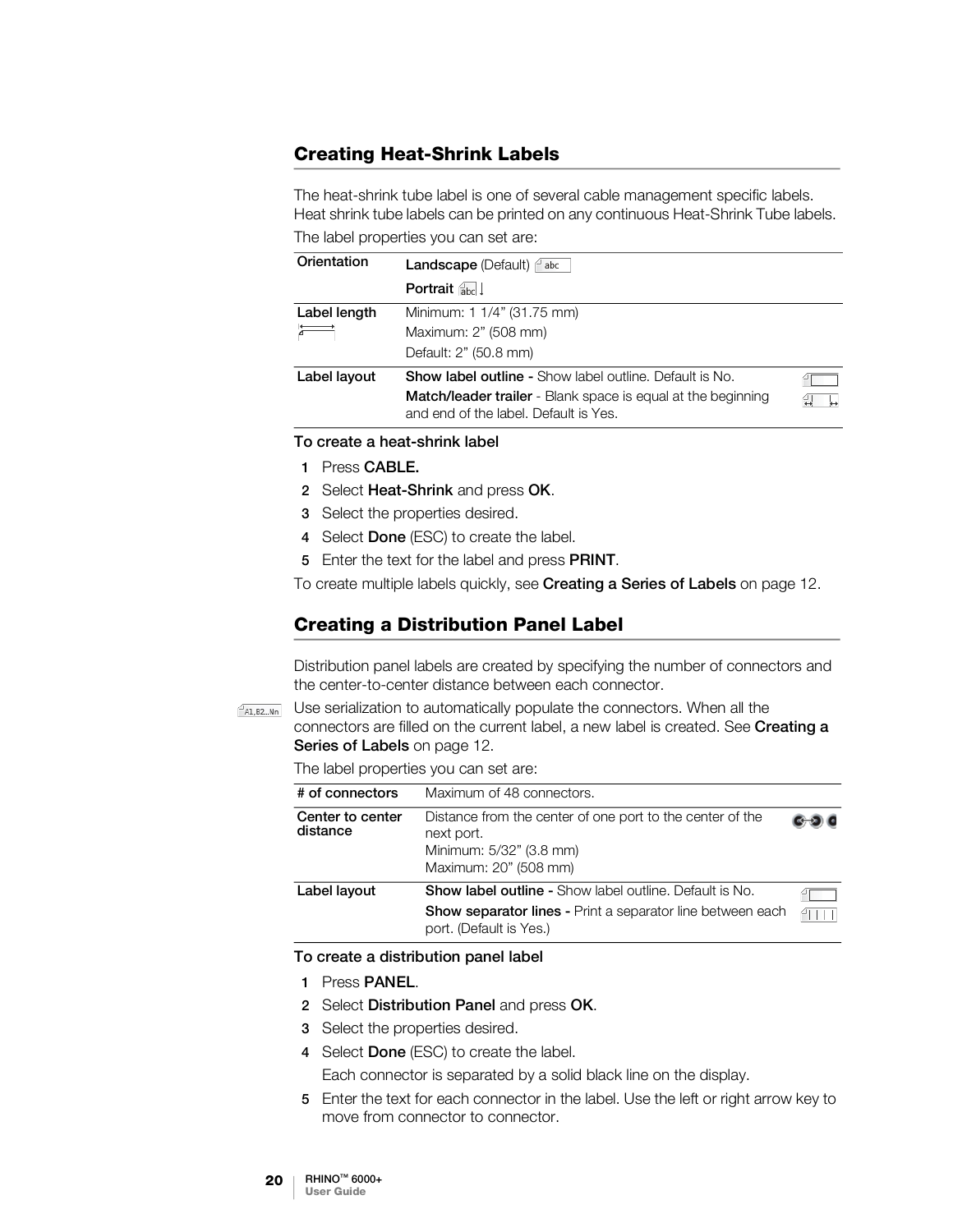### <span id="page-24-0"></span>Creating a Patch Panel Label

A Patch panel label allows you to label a row of ports on a patch panel. You select the properties for the label, enter the desired text, and print. The result is a long label with multiple, evenly spaced text for each port.

 $\frac{1}{2}$ A1,B2..Nn Use serialization to automatically populate the ports. When all the ports are filled on the current label, a new label is created. See [Creating a Series of Labels](#page-15-1) on [page 12.](#page-15-1)

The label properties you can set are:

| # of ports                   | Maximum of 48 ports                                                                                                            |  |
|------------------------------|--------------------------------------------------------------------------------------------------------------------------------|--|
| Center to center<br>distance | Distance from the center of one port to the center of the<br>next port.<br>Minimum: 5/32" (3.8 mm)<br>Maximum: 20" (508 mm)    |  |
| In groups of                 | Number of groups. Default is 6.                                                                                                |  |
| Group clearance              | Distance between groups of ports when one continuous<br>label is selected.<br>Minimum: 1/64" (0.4 mm)<br>Maximum: 20" (508 mm) |  |
| Label setup                  | One label for all ports - Print groups of ports as one<br>continuous label.                                                    |  |
|                              | <b>One label per group</b> - Print each group of ports as a<br>separate label. (Default)                                       |  |
| Label layout                 | <b>Show label outline -</b> Show label outline. Default is No.                                                                 |  |
|                              | <b>Show separator lines - Print a separator line between each</b><br>port. (Default is Yes.)                                   |  |

#### To create a patch panel label

- 1 Press PANEL.
- 2 Select Patch Panel and press OK.
- 3 Select the properties desired.
- 4 Select Done (ESC) to create the label.

Each port is separated by a solid black line on the display.

5 Enter the text for each port in the label. Use the left or right arrow key to move from port to port.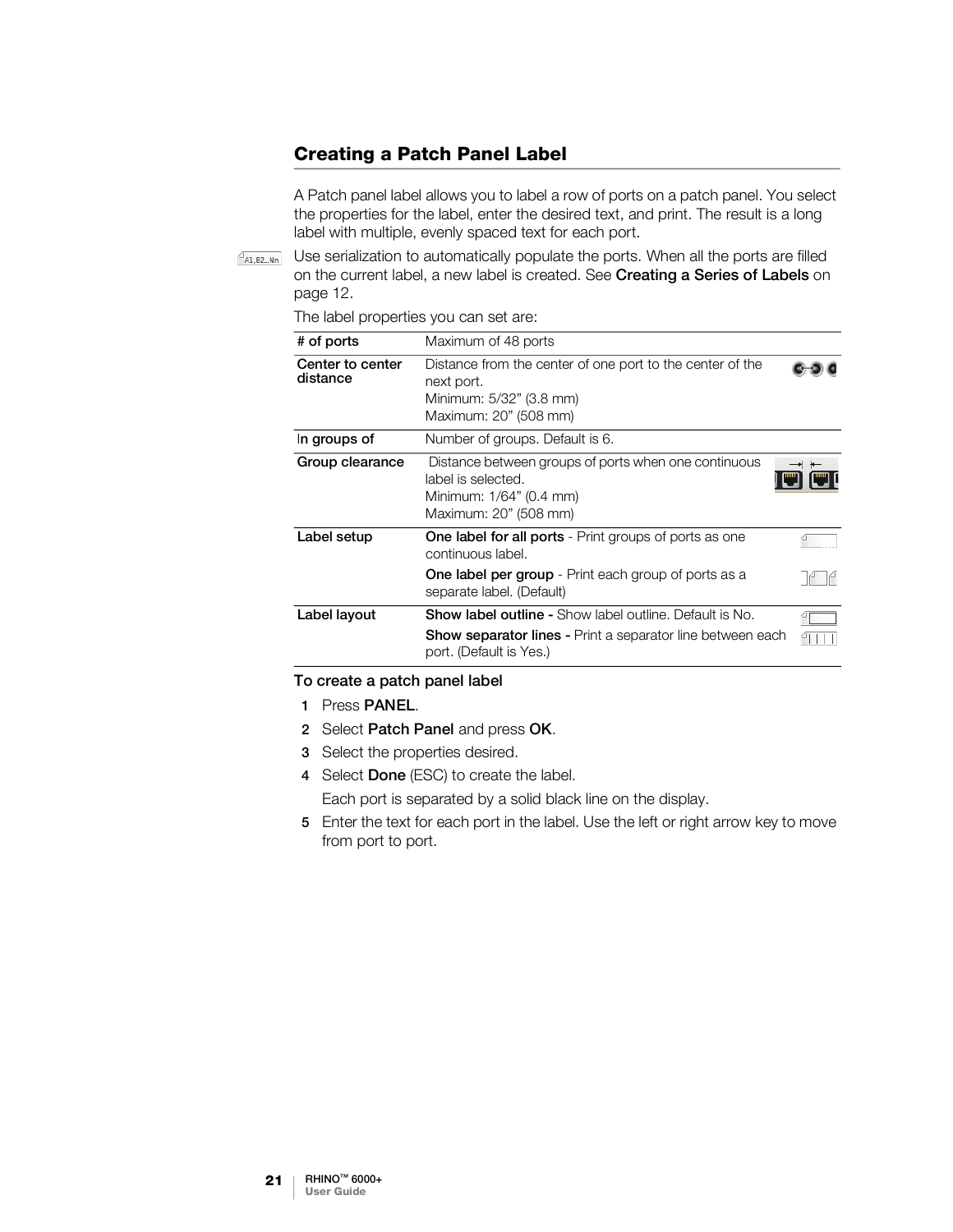### <span id="page-25-0"></span>Vertical Breaker Label

The vertical breaker label is one of two types of labels for use on a breaker box. See [Horizontal Breaker Label](#page-25-1) on page 22.

 $\mathbb{Z}_{A1,B2,Nn}$  Use serialization to automatically populate the breakers. When all the breakers are filled on the current label, a new label is created. See [Creating a Series of Labels](#page-15-1) [on page 12](#page-15-1).

The label properties you can set are:

| # of breakers            | Maximum: 48 breakers                                                                                  |  |
|--------------------------|-------------------------------------------------------------------------------------------------------|--|
| Single breaker<br>height | Minimum: 1/4" (6.35 mm); Maximum: 20" (500 mm)                                                        |  |
| # of poles               | Number of poles for each breaker. Maximum: 3                                                          |  |
| Print empty<br>breakers  | Yes or No. Default is Yes.                                                                            |  |
| Label layout             | <b>Show label outline - Show label outline. Default is No.</b>                                        |  |
|                          | <b>Show separator lines - Print a separator line between each</b><br>port. (Default is Yes.)          |  |
|                          | Match/leader trailer - Blank space is equal at the beginning<br>and end of the label. Default is Yes. |  |

#### To create a vertical breaker label

- 1 Press BREAKER.
- 2 Select Vertical Breaker and press OK.
- 3 Select the properties desired.
- 4 Select Done (ESC) to create the label.
	- Each breaker is separated by a solid black line on the display.
- 5 Enter the text for each breaker in the label. Use the left or right arrow key to move from breaker to breaker.

### <span id="page-25-1"></span>Horizontal Breaker Label

The horizontal breaker label is one of two types of labels for use on a breaker box. See [Vertical Breaker Label](#page-25-0) on page 22.

 $\mathbb{R}_{A,B2,Nn}$  Use serialization to automatically populate the breakers. When all the breakers are filled on the current label, a new label is created. See [Creating a Series of Labels](#page-15-1) [on page 12](#page-15-1).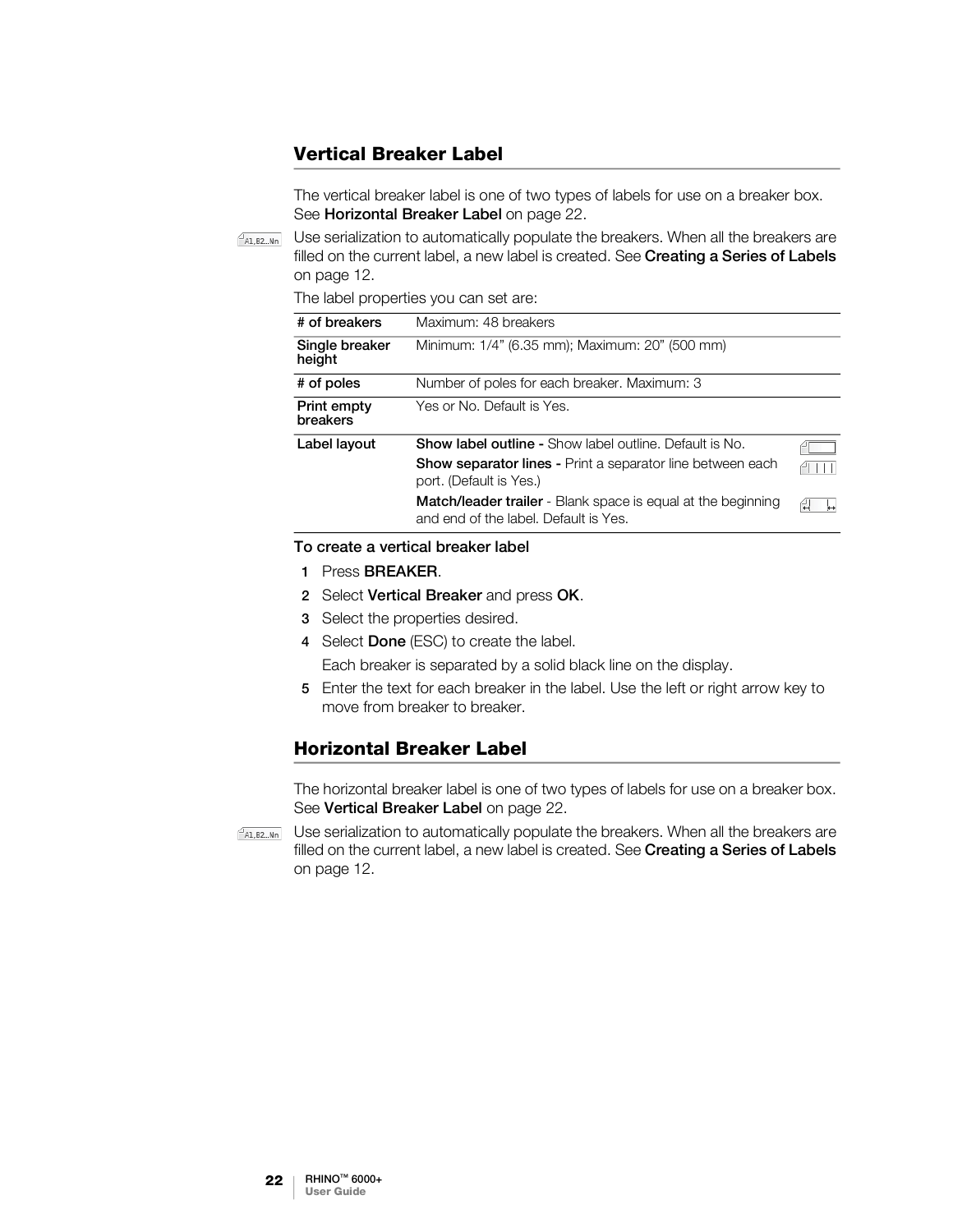The label properties you can set are:

| # of breakers           | Maximum: 48 breakers                                                                                         |  |
|-------------------------|--------------------------------------------------------------------------------------------------------------|--|
| Single breaker<br>width | Minimum: 1/4" (6.35 mm); Maximum: 20" (500 mm)                                                               |  |
| <b>Multiplier</b>       | Multiplier for each breaker.                                                                                 |  |
|                         | Minimum: 0.5                                                                                                 |  |
|                         | Maximum: 4                                                                                                   |  |
|                         | Can be manually entered in 0.5 increments, such as 2.5, 3.5 and so                                           |  |
|                         | on.                                                                                                          |  |
| Print empty<br>breakers | Yes or No. Default is Yes.                                                                                   |  |
| Label layout            | <b>Show label outline - Show label outline. Default is No.</b>                                               |  |
|                         | <b>Show separator lines - Print a separator line between each</b><br>port. (Default is Yes.)                 |  |
|                         | <b>Match/leader trailer</b> - Blank space is equal at the beginning<br>and end of the label. Default is Yes. |  |

#### To create a horizontal breaker label

- 1 Press BREAKER.
- 2 Select Horizontal Breaker and press OK.
- 3 Select the properties desired.
- 4 Select Done (ESC) to create the label.

Each breaker is separated by a solid black line on the display.

5 Enter the text for each breaker in the label. Use the left or right arrow key to move from breaker to breaker.

### <span id="page-26-0"></span>Creating Terminal Block Labels

Terminal block labels are created by specifying the orientation (portrait or landscape), the number of blocks, and the block height.

**AALB2\_Nn** Use serialization to automatically populate the blocks. When all the blocks are filled on the current label, a new label is created. See [Creating a Series of Labels](#page-15-1) on [page 12.](#page-15-1)

The label properties you can set are:

| Orientation         | <b>Landscape</b> (Default) $\beta$ abc                                                                                                                         |    |
|---------------------|----------------------------------------------------------------------------------------------------------------------------------------------------------------|----|
|                     | Portrait abc !                                                                                                                                                 |    |
| # of blocks         | Maximum: 48 blocks                                                                                                                                             |    |
| <b>Block height</b> | Minimum: 5/32" (3.8 mm)<br>Maximum: 20" (508 mm)                                                                                                               |    |
| Label layout        | <b>Show label outline -</b> Show label outline. Default is No.<br><b>Show separator lines - Print a separator line between each</b><br>port. (Default is Yes.) |    |
|                     | Match/leader trailer - Blank space is equal at the beginning<br>and end of the label. Default is No.                                                           | په |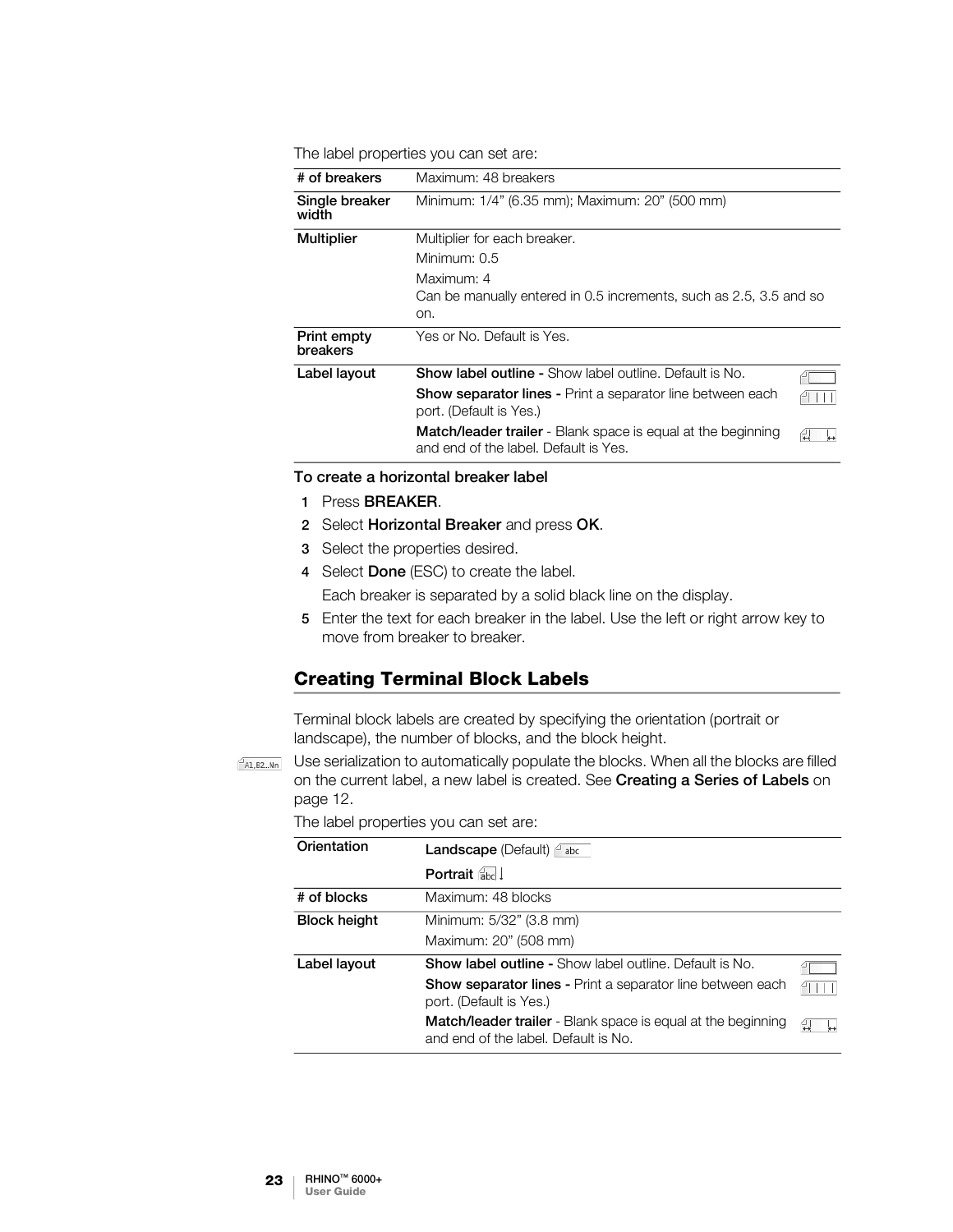### To create a terminal block label

- 1 Press TERMNAL.
- 2 Select the properties desired.
- 3 Select Done (ESC) to create the label.

Each breaker is separated by a solid black line on the display.

4 Enter the text for each breaker in the label. Use the left or right arrow key to move from breaker to breaker.

### <span id="page-27-0"></span>Creating 110-Block Labels

The 110-block label is one of several datacom specific labels. You enter data into one of three pre-defined block formats depending on the block type you select.

Use serialization to automatically populate the blocks. When all the blocks are filled  $A1, B2...$  Nn on the current label, a new label is created. See [Creating a Series of Labels](#page-15-1) on [page 12.](#page-15-1)

The label properties you can set are:

| <b>Block type</b> | C4-4 pair - Data grade<br>C4-4 pair - Voice grade<br>C5-5 pair - Voice grade                                                                                            |    |
|-------------------|-------------------------------------------------------------------------------------------------------------------------------------------------------------------------|----|
| Label layout      | <b>Show label outline - Show label outline. Default is No.</b><br>Match/leader trailer - Blank space is equal at the beginning<br>and end of the label. Default is Yes. | £. |

### To create a 110-block label

- 1 Press 110-BLOCK.
- 2 Select the properties desired.
- 3 Select Done (ESC) to create the label.

Each block is separated by a solid black line on the display.

4 Enter the text for each block in the label. Use the left or right arrow key to move from block to block.

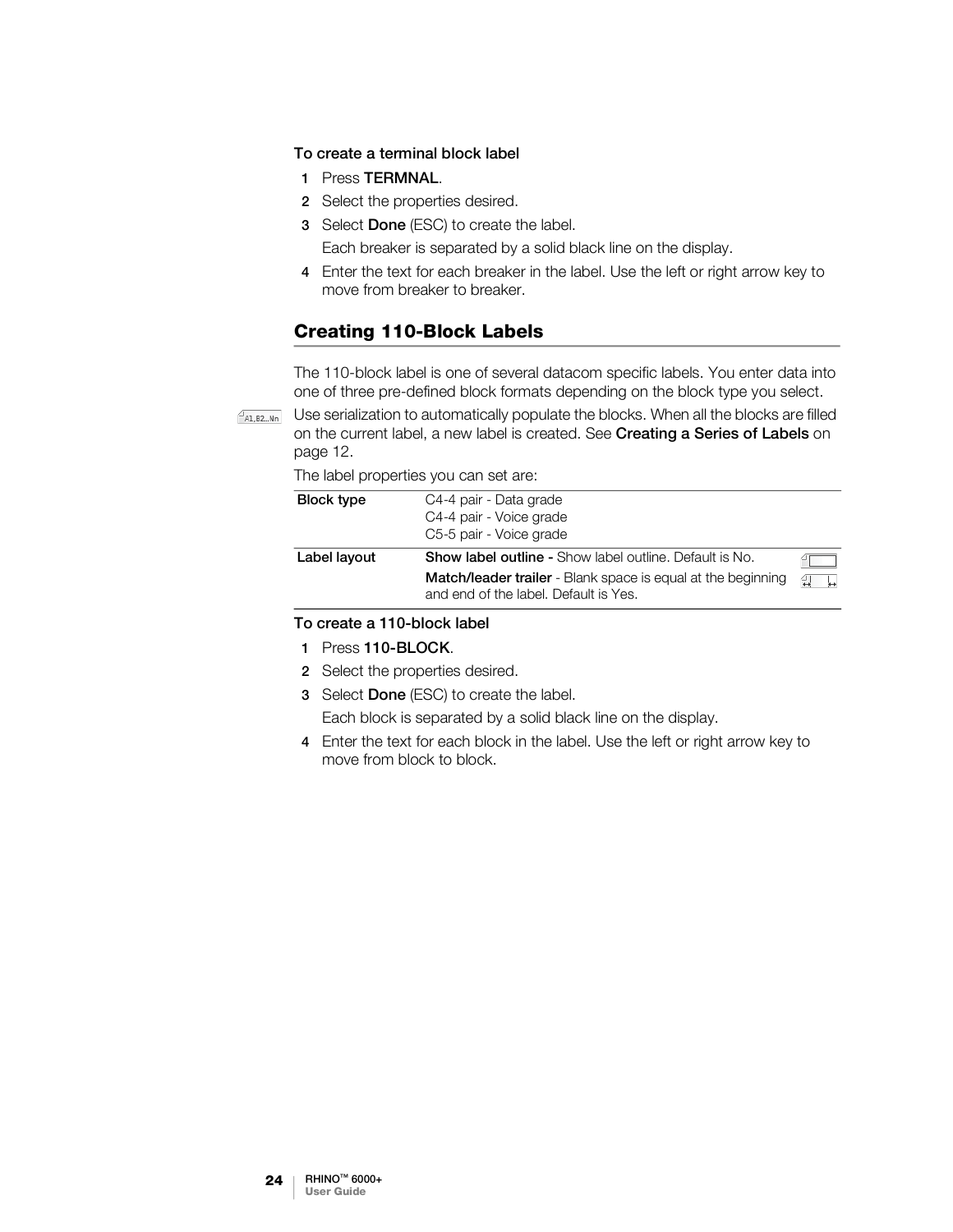# <span id="page-28-0"></span>Changing the Settings

Text size, text style, Caps mode, and hide/show barcode text settings are described elsewhere in this user guide.

You can change the following settings:

- [Setting the Label Width](#page-28-1)
- [Auto Cut](#page-28-2)
- [Pausing to Cut between Labels](#page-29-0)
- [Collating Multiple Copies](#page-29-1)
- **[Hiding the Caption Bar](#page-29-2)**
- [Selecting a Language](#page-30-0)
- ∎
- [Adjusting the Display Contrast](#page-30-1)
- [Adjusting the Print Contrast](#page-30-2)
- [Reset](#page-30-3)

All settings remain in effect until you change them again.

### <span id="page-28-3"></span><span id="page-28-1"></span>Setting the Label Width

Each time you insert a label cartridge into the printer, you are prompted to set the label width so the printer knows what size label you are currently using. Some of the features you use to design labels are dependent on the width of the label.

However, to create a label for a width different than what is currently in the printer, you can set the label width from the Settings menu.

#### To set the label width

- 1 Press SETTINGS. The Settings menu appears on the display.
- 2 Select Tape width.
- 3 Select the width of the labels currently inserted in the printer.
- 4 Press OK and then select Done (ESC).

### <span id="page-28-4"></span><span id="page-28-2"></span>Auto Cut

By default, labels are automatically cut after printing. You can choose to turn off auto cut and manually cut each label.

To change the auto cut setting

- 1 Press SETTINGS.
- 2 Select Auto cut and press OK.
- 3 Use the arrow keys to select On or Off.
- 4 Press OK, and then select Done (ESC).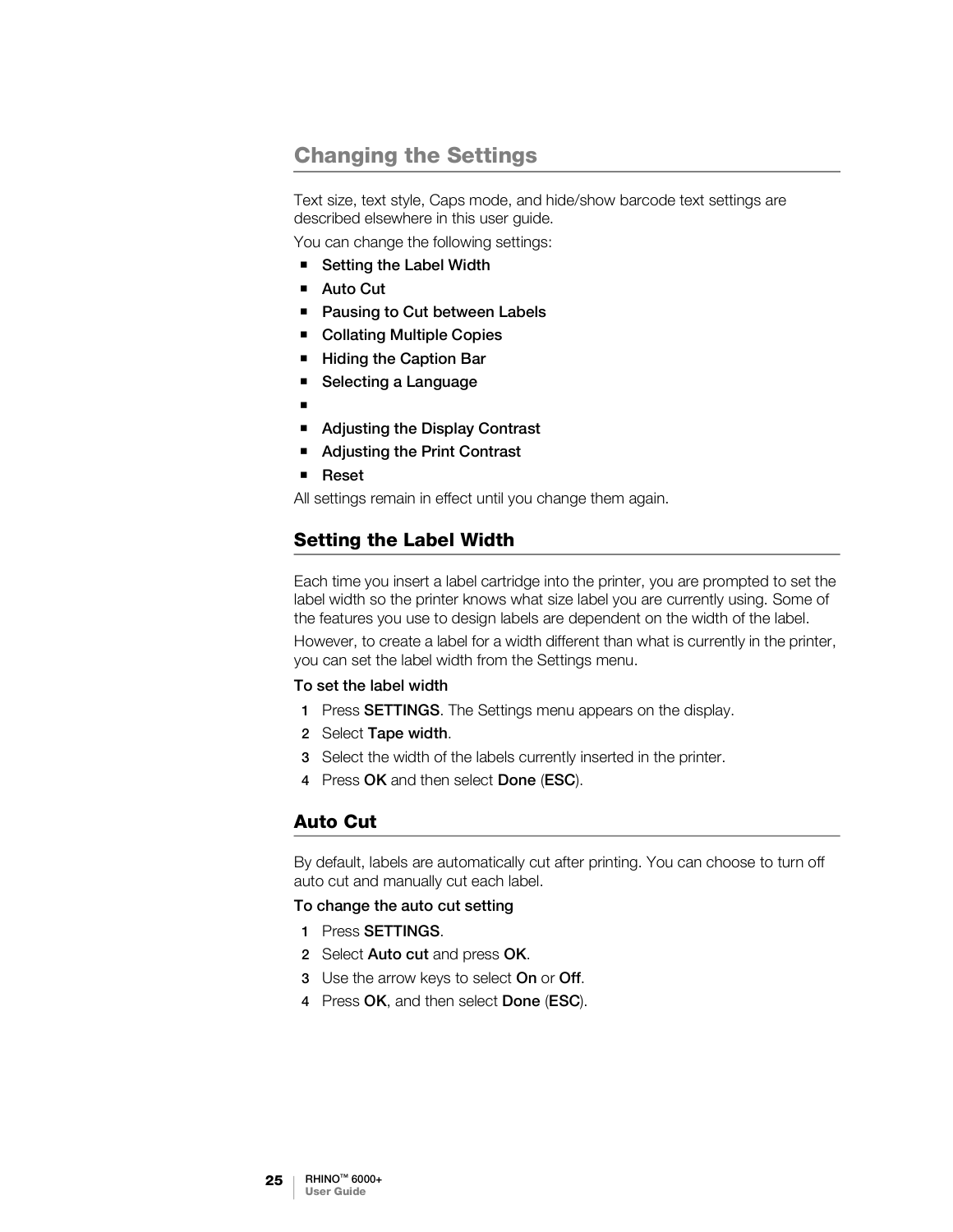### <span id="page-29-3"></span><span id="page-29-0"></span>Pausing to Cut between Labels

When Auto Cut is turned off, multiple labels will print continuously until all labels are printed. You can choose to pause printing between each label so you can manually cut each label as they print.

#### To set the printer to pause between each label

- 1 Press SETTINGS.
- 2 Make sure Auto cut is turned off.
- 3 Select Pause to cut btw labels and press OK.
- 4 Select On.
- 5 Press OK and then select Done (ESC).

### <span id="page-29-1"></span>Collating Multiple Copies

When printing multiple copies of a label file containing more than one label, all the copies of a label are printed before the next label starts printing. You can choose to have the label file print collated, so each complete copy of the file prints before the second copy starts. The following example shows three copies of a label file containing three labels printed normally and collated.

### Normal

A101 A101 A101 A102 A102 A102 A103 A103 A103

### Collated

### A101 A102 A103 A101 A102 A103 A101 A102 A103

#### To collate multiple copies

- 1 Press SETTINGS.
- 2 Select Collate copies and press OK.
- 3 Select On.
- 4 Press OK and then select Done (ESC).

### <span id="page-29-4"></span><span id="page-29-2"></span>Hiding the Caption Bar

The caption bar at the top of the display shows the current label type and for some label types, additional information about the label, such as size or barcode type. The caption bar can be hidden to allow more lines of the label to be shown in the display. This is very useful for multi-line labels.

#### To hide the Caption bar

- 1 Press SETTINGS.
- 2 Select Caption Bar and press OK.
- 3 Select Hide, press OK, and then select Done (ESC).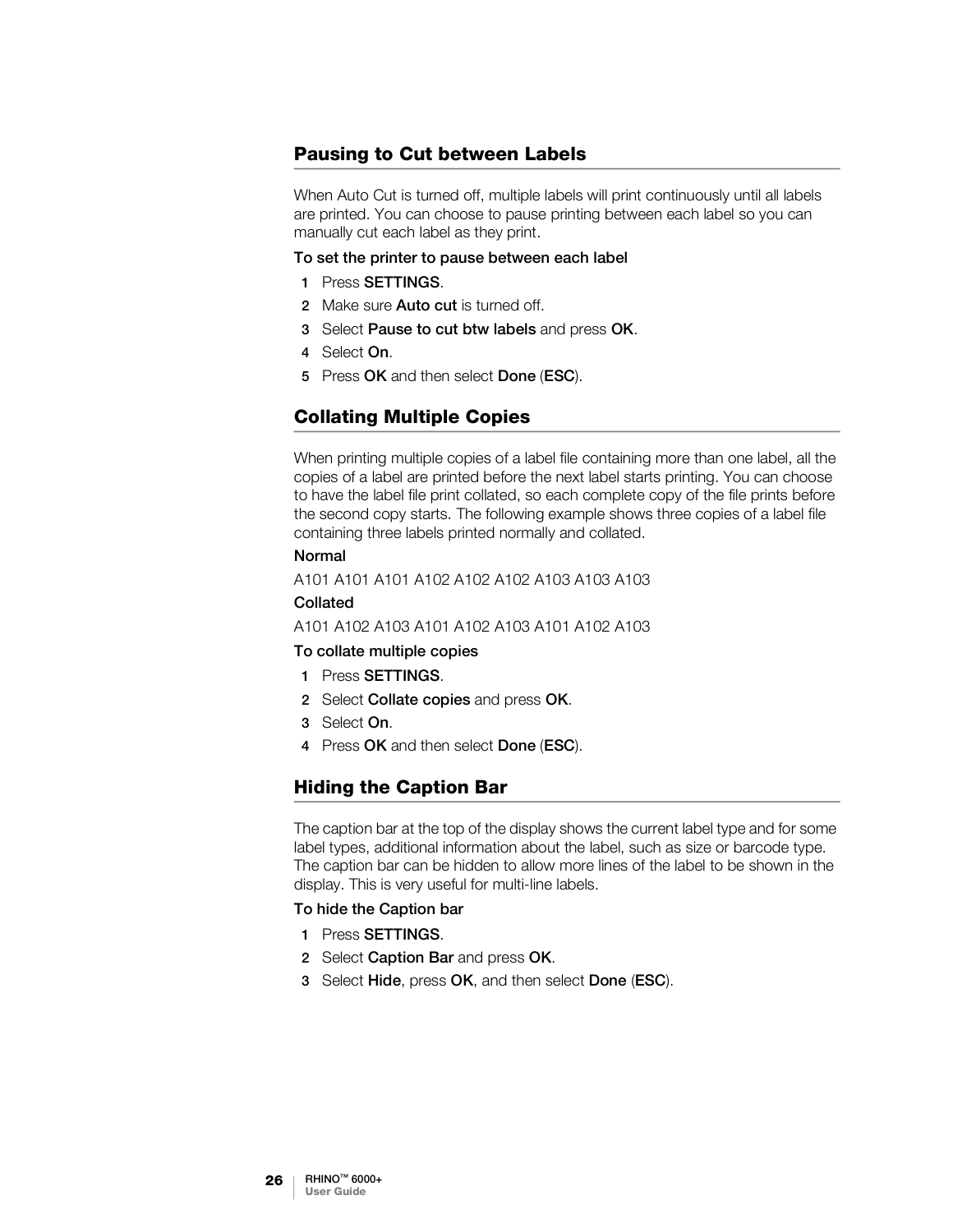### <span id="page-30-0"></span>Selecting a Language

Several language-related features on the label maker are determined by the language setting, such as special characters, menu text, and so on. By default the language is set to English.

#### To select a language

- 1 Press SETTINGS and select Language.
- 2 Select the language.
- 3 Press OK and then select Done (ESC).

The language displayed is immediately changed.

### <span id="page-30-5"></span><span id="page-30-1"></span>Adjusting the Display Contrast

In addition to back-lighting, you can adjust the display contrast to help in different lighting conditions.

### To adjust the display contrast

- 1 Press SETTINGS.
- 2 Select LCD contrast and press OK.
- 3 Use the arrow keys to select a value between 0 (lighter) and 8 (darker). The contrast changes as you select the different settings.
- 4 Press OK, and then select Done (ESC).

### <span id="page-30-4"></span><span id="page-30-2"></span>Adjusting the Print Contrast

Depending on the label material you choose, you may need to lighten or darken the print on the label.

### To adjust the print contrast

- 1 Press SETTINGS.
- 2 Select Print contrast and press OK.
- 3 Use the arrow keys to adjust the contrast percentage.
- 4 Press OK, and then select Done (ESC).
- 5 Repeat as necessary until you are satisfied with the print quality.

### <span id="page-30-3"></span>Reset

You can reset the printer to its default settings. All your previous settings and saved label files will be removed.

### To reset the printer

- 1 Press SETTINGS.
- 2 Select Default reset and press OK.
- 3 Use the arrow keys to select Yes.
- 4 Press OK when prompted to remove user data.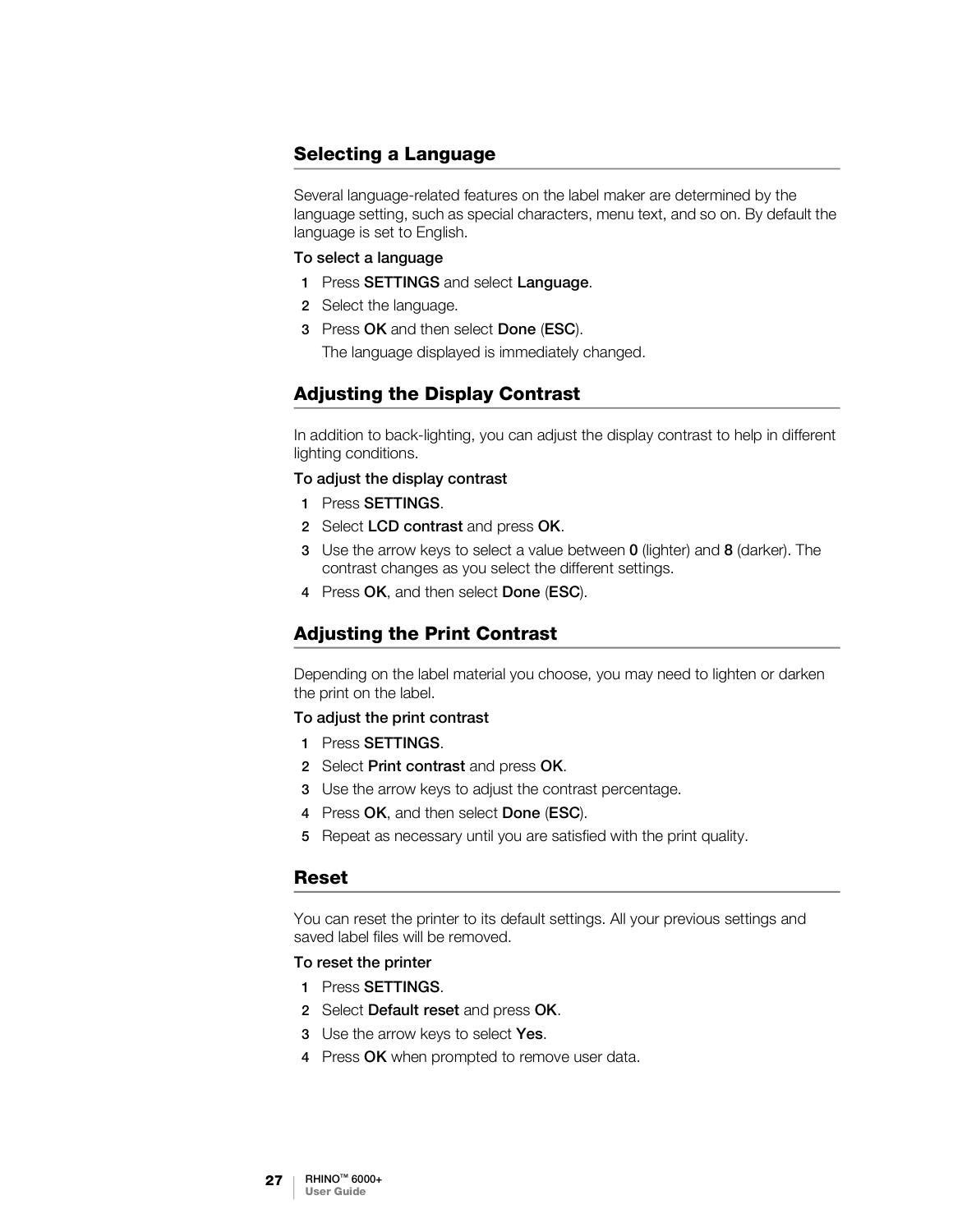# <span id="page-31-0"></span>Connecting the Label Printer to your Computer

The label printer can be used as a standalone label printer or you can print labels directly from your computer using the latest version of DYMO ID™ software. Using DYMO ID<sup>™</sup> software is the recommended method for producing a high-

volume of labels.

### <span id="page-31-1"></span>Downloading and Installing DYMO ID™ Software



Do not connect the label printer to your computer until after the software installation is complete.

### To install the software

- 1 Download the latest version of DYMO ID™ software from the DYMO Web site at support.dymo.com.
- 2 Follow the instructions in the installer.

### <span id="page-31-2"></span>Connecting to your Computer

The label printer connects to your computer using the USB connection located on the bottom of the label printer.



### To connect the label printer to your computer

Plug the USB cable into the USB connector on the label printer and into an available USB port on your computer.

Figure 7



You can now print directly from DYMO ID™ software.

Refer to the DYMO ID software Online Help for complete information about using the label printer while connected to your computer.

While the printer is connected to your computer, **PC Connected... Do not** disconnect is displayed on the printer and you cannot use any of the printer functions.

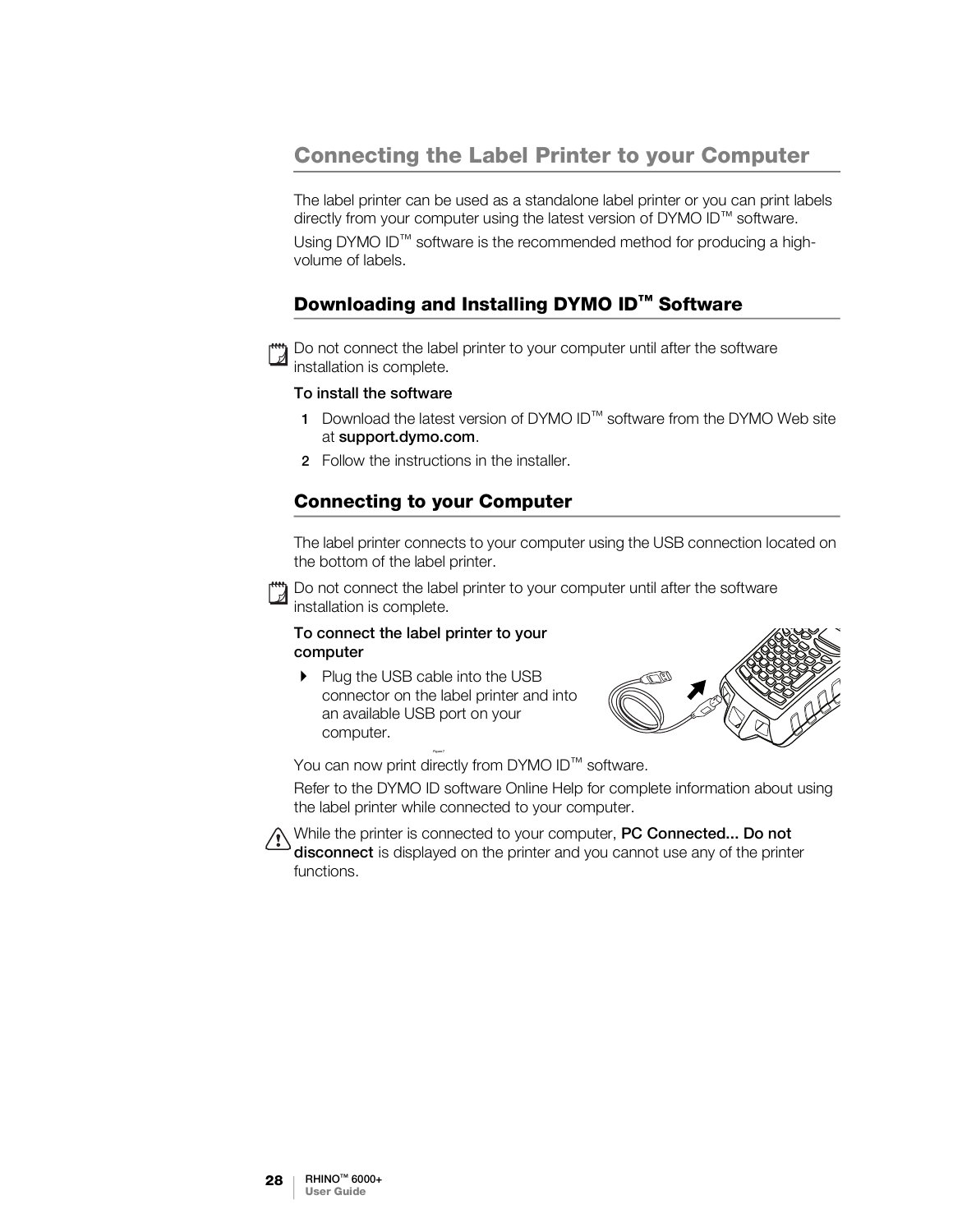### <span id="page-32-0"></span>About DYMO ID Software

The following figure shows some of the major features available with DYMO ID™ software.



For complete details on using the software, refer to the online Help or the DYMO ID<sup>™</sup> User Guide.

From the Help menu in DYMO ID™ software, you can view the following:

- DYMO ID<sup>™</sup> Help
- DYMO ID<sup>™</sup> User Guide

### <span id="page-32-1"></span>Transferring Files

You can transfer simple label files to your label printer using DYMO ID™ software. Transferred labels are saved as user templates. See [User Templates](#page-19-2) on page 16. Refer to the DYMO ID™ software online Help or user guide for complete information on transferring files.

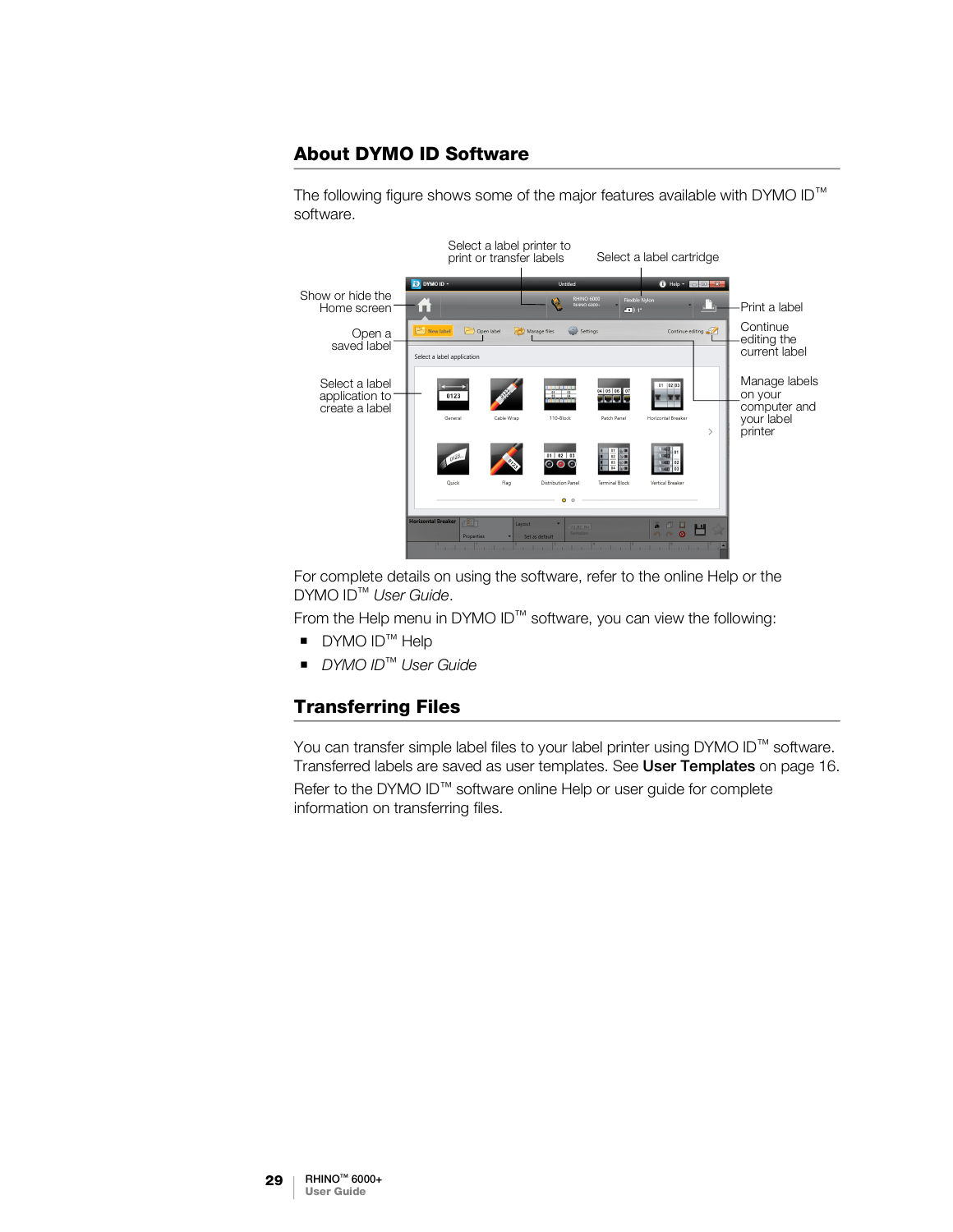# Troubleshooting

Review the following possible solutions if you encounter a problem.

<span id="page-33-0"></span>

| <b>Problem/Error Message</b>                                                    | Solution                                                                                                                                                                                                                                                                                                                                             |
|---------------------------------------------------------------------------------|------------------------------------------------------------------------------------------------------------------------------------------------------------------------------------------------------------------------------------------------------------------------------------------------------------------------------------------------------|
| <b>Battery Low</b><br><b>Battery Empty</b>                                      | Attach the power adapter.<br>Recharge the battery. See Recharging the Battery on page 2.                                                                                                                                                                                                                                                             |
| <b>Poor Print Quality</b>                                                       | ■ Clean the print head. See Cleaning the Print Head on page 31.<br>Adjust the print contrast. See Adjusting the Print Contrast on page 27.                                                                                                                                                                                                           |
| <b>Tape Jam</b><br>Motor is stalled due to tape jam.                            | • Open the label cartridge compartment and press the eject button to release the cartridge.<br>Remove the label, clearing the jam.<br>• Make sure the label passes smoothly through the guideposts on the label cartridge. See<br>Inserting and Removing the Label Cartridge on page 3.<br>■ When the jam is cleared, press OK to clear the display. |
| Clean Cutter: Remind later?                                                     | ■ Clean the cutter blade. See Cleaning the Cutter Blade on page 31.                                                                                                                                                                                                                                                                                  |
| Uneven or slanted printing<br>The cartridge is not inserted correctly.          | • Check the label cartridge compartment to make sure the cartridge is inserted properly.<br>See Inserting and Removing the Label Cartridge on page 3.<br>• Make sure the cartridge is seated completely. Let the printer mechanism do the work.                                                                                                      |
| Cannot close the tape cartridge lid<br>The cartridge is not inserted correctly. | Make sure nothing is blocking the cartridge cover and that the label cartridge is inserted<br>properly. See Inserting and Removing the Label Cartridge on page 3.                                                                                                                                                                                    |
| Unable to return to the previous menu                                           | Press ESC to return to the previous menu.<br>Press Cir to return to the display and clear all settings.                                                                                                                                                                                                                                              |
| Nothing shows on the display<br><b>End of Tape</b>                              | Ensure the label maker is turned on.<br>Recharge battery or plug in power adapter.<br>Remove power adapter and battery and reattach power to restart the printer.<br>The printer cannot detect the end of the label cartridge. Make sure you have labels left in the                                                                                 |
| label cartridge is empty.                                                       | cartridge before starting a large print job.                                                                                                                                                                                                                                                                                                         |
| Display text is too light to read                                               | Turn on back light. See Using the Back Light on page 5.<br>Adjust the display contrast. See Adjusting the Display Contrast on page 27.                                                                                                                                                                                                               |
| <b>Too many lines</b><br>Too many lines for this tape width.                    | Reduce the number of text lines.<br>Insert a wider label cartridge.                                                                                                                                                                                                                                                                                  |
| Barcode not allowed                                                             | Replace the label cartridge.<br>■ Change the label width to a 3/4" (19 mm) or 1" (24 mm) wide cartridge.                                                                                                                                                                                                                                             |
| Self-Lam is not allowed                                                         | Laminated cable wrap labels can only be printed on 1" (24 mm) Self-Laminated labels.<br>Replace the label cartridge.<br>■ Change the label width to 1" (24 mm).                                                                                                                                                                                      |
| Print error<br>The tape is jammed.                                              | ■ Open the label cartridge lid and check that the tape is not jammed.<br>Pull a small amount of tape from the cartridge to make sure the tape moves freely.                                                                                                                                                                                          |
| No response when pressing keys<br>One of the keys may be jammed.                | Press each key to determine which key is jammed.<br>Press the jammed key firmly until it returns to its normal position.                                                                                                                                                                                                                             |

If you still need assistance, contact DYMO Customer Support for your country at support.dymo.com.

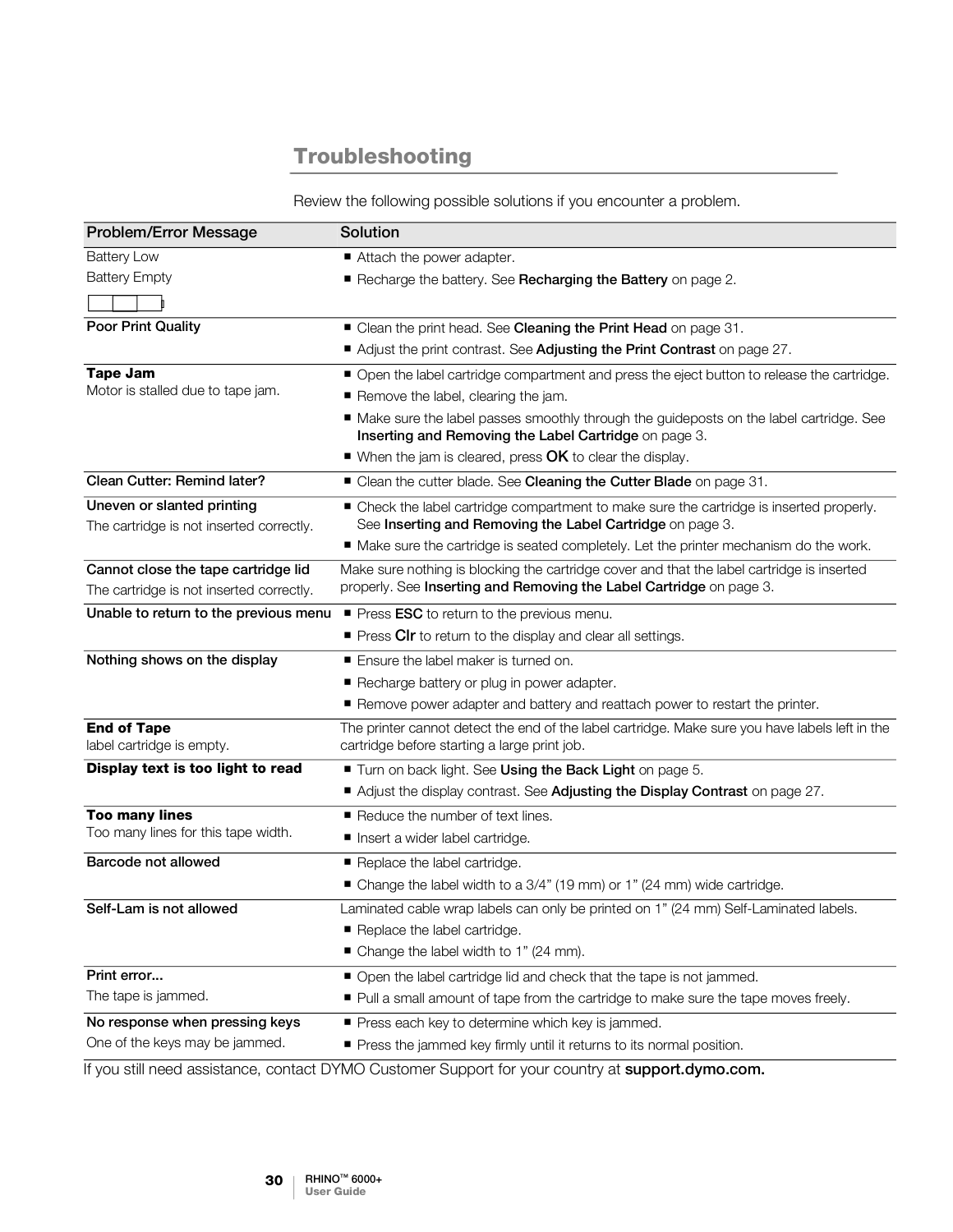# <span id="page-34-0"></span>Caring for Your Printer

Your label printer is designed to give you long and trouble-free service, while requiring very little maintenance. Clean your printer regularly to keep it working properly.

### <span id="page-34-1"></span>Cleaning the Cutter Blade

Periodically, the message Clean cutter will display. This is a reminder to clean any adhesive build up on the cutter blade so that your labels will continue to cut with no problems.



**Caution:** The cutter blade is extremely sharp.

### To clean the cutter blade

- 1 Turn off the power and remove the label cartridge.
- **2** Press and hold the **CUT** key while pressing down the  $\left(\frac{1}{2}\right)$  button for 2 seconds.
- 3 Release  $\binom{1}{3}$  button and CUT key.

The display shows the message Move cutter blade.

- 4 While holding down the Shift key, press and release the CUT key repeatedly. Each press of the CUT key will move blade position a little bit.
- 5 With the label cartridge cover open, move the blade little by little until it reaches the top position.
- 6 Press down the plastic cutter framework, use cotton swab and alcohol to clean glue on cutter.



Make sure the alcohol only touches the cutter blade. Excess alcohol that touches the rubber frame can damage the frame.

7 When the blade is clean, press the CUT key once to return the blade to the starting position.

### <span id="page-34-2"></span>Cleaning the Print Head

A print head cleaning tool is located on the inside of the label cartridge door.



The cutter blade is extremely sharp. Avoid direct contact with the CUT key or blade while cleaning the print head.

### To clean the print head

- 1 Remove the label cartridge.
	- If you do not have a cleaning tool, contact DYMO Customer Care (support.dymo.com).
- 2 Using a print head cleaning tool, gently wipe the padded side of the tool across the print head.

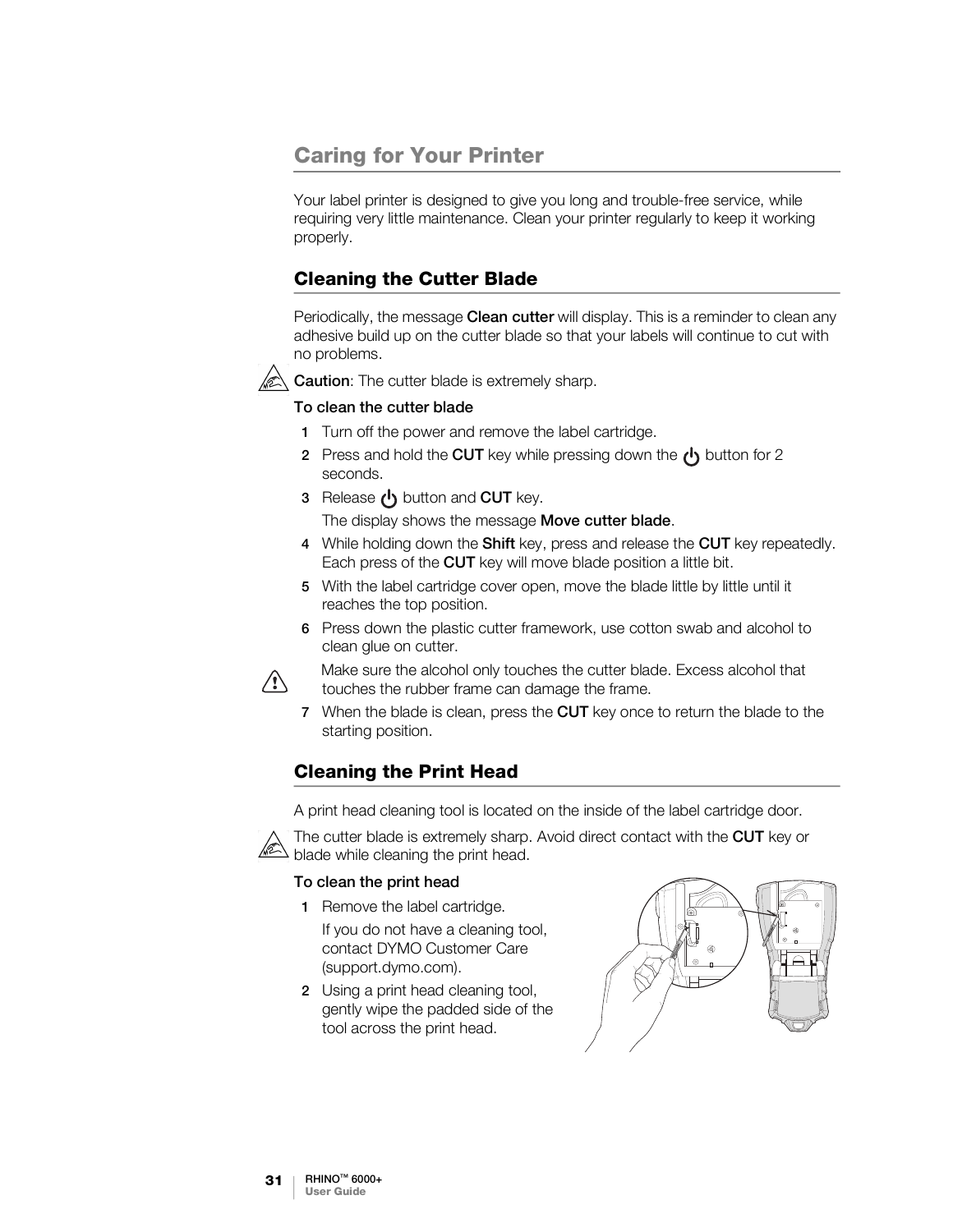# <span id="page-35-1"></span><span id="page-35-0"></span>Safety Precautions for Rechargeable Battery

### Battery type: LiPolymer 7.4V 1400mAh 10.36Wh

Inaccurate handling of a lithium-ion polymer rechargeable battery may cause leakage, heat, smoke, an explosion, or fire. This could cause deterioration of performance or failure. This may also damage the protection device installed in the battery. This could damage equipment or injure users. Thoroughly follow the instructions below.



- Use the battery only in the Rhino 6000+ label printer.
- Battery can only be charged while inserted in the label printer using the charging adapter provided (9VDC/2A).
- Do not connect directly to an electric outlet or cigarette lighter charger.
- Do not store battery close to fire or inside the car where temperature may be over 60°C.

#### Warning  $\bigwedge$

Stop charging the battery if charging is not completed within 3.5 hours.

#### Caution  $\backslash\!\!\backslash$

- Do not use the label printer or battery in a place that generates static electricity.
- Use the label printer only at room temperature.
- Battery can only be charged within  $+10^{\circ}$ C to 35 $^{\circ}$ C temperature range.
- Battery can only be discharged within -10°C to 60°C temperature range.
- Use only an authentic DYMO battery.

### Electrical Rating

| Printer       | Input: 9V, 2.0A                                  |
|---------------|--------------------------------------------------|
| Power adapter | Input: 100-240V 50/60Hz 0.6A<br>Output: 9V, 2.0A |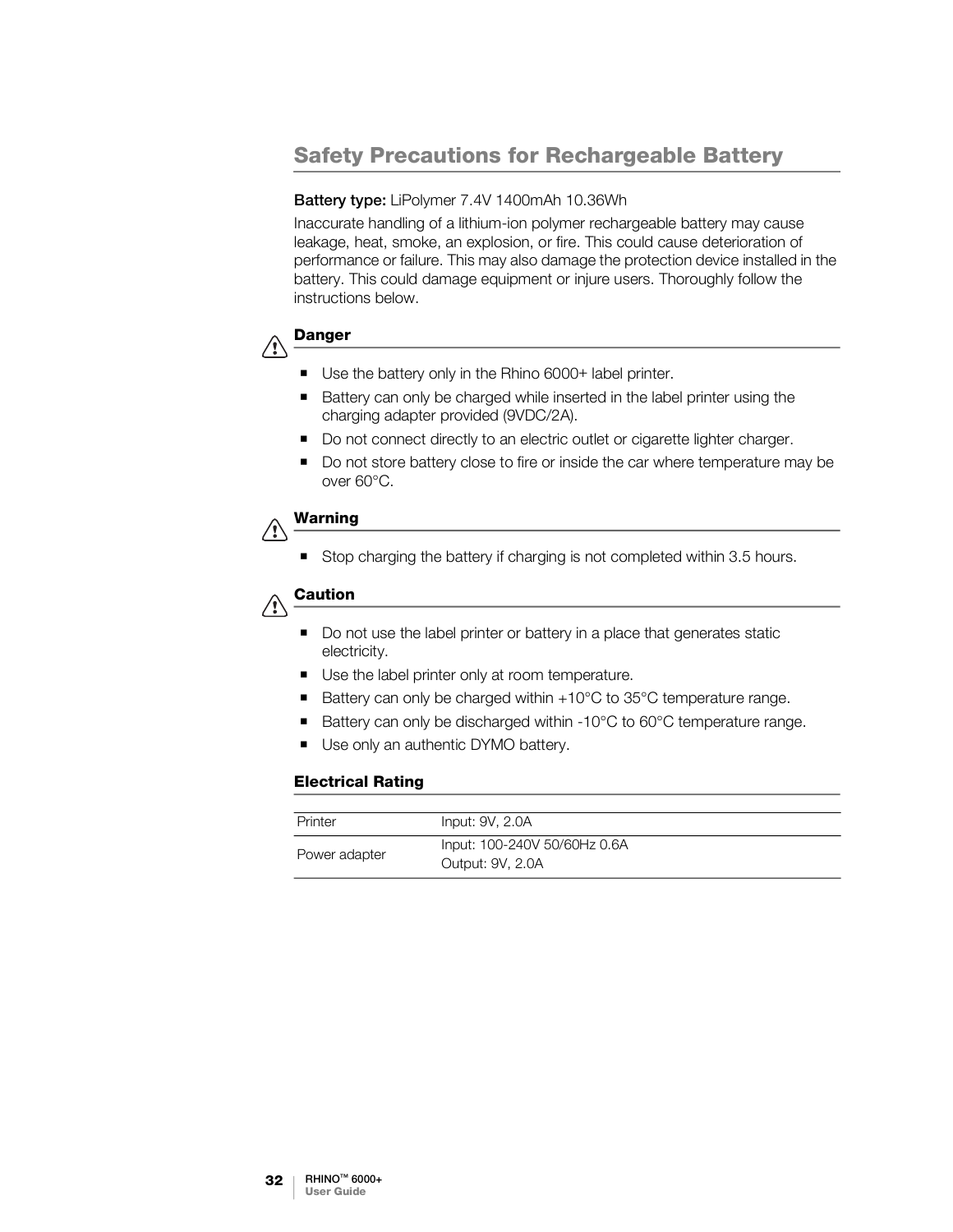# <span id="page-36-1"></span><span id="page-36-0"></span>Symbols

**Electrical** Punctuation Home Electrical ,  $\pm$   $^{\circ}$  "  $\pm$  $\frac{1}{2}$  0  $\Omega$  <sup>2</sup> ° ା⊙ା ·心: 山山 :  $8 \mid$ ! j w m = 中  $~\sim$  ?  $\dot{c}$   $~\sim$ 鼋 凿. ⊜  $+ - \pm 1 =$  $\mathbb{F}$  $\widehat{\boldsymbol{\Xi}}$  $\rightarrow$   $\rightarrow$   $+$   $\odot$   $\odot$ 里 査  $\neq$  ÷ @ # % " কি 固  $\overline{\mathbb{L}}$  $<$   $>$   $\leq$   $\geq$  $+$   $+$   $+$   $+$   $+$ **Brackets** <u>මෙ</u><br>මම ê) μ  $() []$ ૣૼૺઌૺ  $\varphi^\mathrm{p}$ ₩  $\bigcap$ { }  $\lambda = \sim \infty$ ₫₫**ს**⊅)⊕ Arrows  $\infty$   $\mathbf{P}^3$ **60** 1 Voice/Data 黒い谷屋  $\uparrow$  $\leftarrow$  $\rightarrow$ J Audio/Video Numbers  $\blacksquare$   $\blacktriangleright$   $\blacksquare$   $\blacksquare$   $\blacktriangleright$  $\frac{1}{2}$   $\frac{1}{3}$   $\frac{2}{3}$   $\frac{1}{4}$  $\Omega$  of  $\frac{3}{4}$   $\frac{1}{8}$   $\frac{3}{8}$   $\frac{5}{8}$ Warning  $\frac{7}{8}$ **Currency** \$ ¢ £ ¥ € 'n Ł A

ひ

₩

The following tables list the default symbols by category.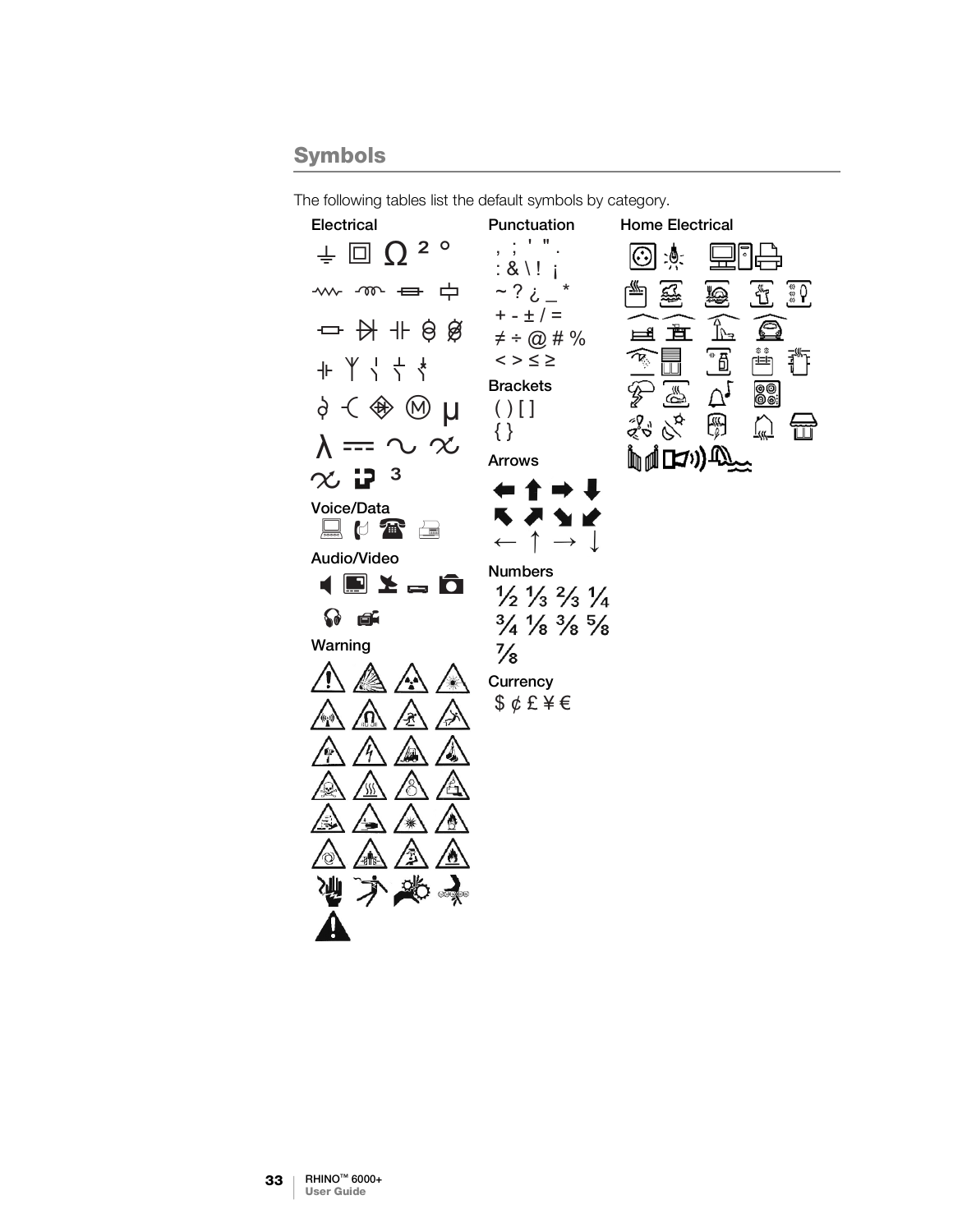# <span id="page-37-1"></span><span id="page-37-0"></span>Library Text

The following tables list the library text by category.

| Location              |                                 |
|-----------------------|---------------------------------|
| <b>ATTIC</b>          | <b>KITCHEN</b>                  |
| <b>BACK</b>           | <b>LAUNDRY ROOM</b>             |
| <b>BASEMENT</b>       | I FFT                           |
| <b>BATH</b>           | <b>I IBRARY</b>                 |
| <b>BEDROOM</b>        | LIVING ROOM                     |
| <b>BILLIARDS ROOM</b> | <b>LOBBY</b>                    |
| <b>CENTER</b>         | <b>I OWFR</b>                   |
| <b>CLOSET</b>         | <b>MAIN FLOOR</b>               |
| <b>DECK</b>           | <b>MASTER BATH</b>              |
| <b>DEMARC</b>         | <b>MASTER</b><br><b>BEDROOM</b> |
| <b>DEN</b>            | <b>MEDIA ROOM</b>               |
| DINING ROOM           | OFFICE                          |
| DRESSING ROOM OUTSIDE |                                 |
| <b>DRIVEWAY</b>       | <b>PATIO</b>                    |
| <b>FAMILY ROOM</b>    | <b>PLAY ROOM</b>                |
| <b>FLOOR</b>          | <b>POOL</b>                     |
| <b>FOYER</b>          | <b>PORCH</b>                    |
| <b>FRONT</b>          | <b>RIGHT</b>                    |
| <b>GARAGE</b>         | <b>SITTING ROOM</b>             |
| <b>GATE</b>           | <b>SPA</b>                      |
| <b>GUEST BATH</b>     | <b>STUDY</b>                    |
| GUEST HOUSE           | SUNROOM                         |
| <b>GUEST ROOM</b>     | <b>THEATER</b>                  |
| <b>GYM</b>            | <b>UPPER</b>                    |
| <b>HOT TUB</b>        | <b>UTILITY ROOM</b>             |
| <b>INSIDE</b>         | YARD                            |

### Audio

| ANAI OG                | PHONO                   |
|------------------------|-------------------------|
| CD                     | RIGHT BACK SPKR         |
| <b>CENT FRONT SPKR</b> | <b>RIGHT FRONT SPKR</b> |
| CENTER BACKSPKR        | <b>RIGHT OUTD. SPKR</b> |
| DIGITAI                | <b>RIGHT SIDE SPKR</b>  |
| I FFT BACK SPKR        | RIGHT SURR, SPKR        |
| <b>LEFT FRONT SPKR</b> | <b>SPEAKER</b>          |
| LEFT OUTD SPKR         | <b>SUBWOOFER</b>        |
| I FFT SIDF SPKR        | <b>SURROUND</b>         |
| I FFT SURR, SPKR       | <b>TAPF</b>             |
| OPTICAL                | <b>VOLUME CONTROL</b>   |
|                        | ZONE                    |

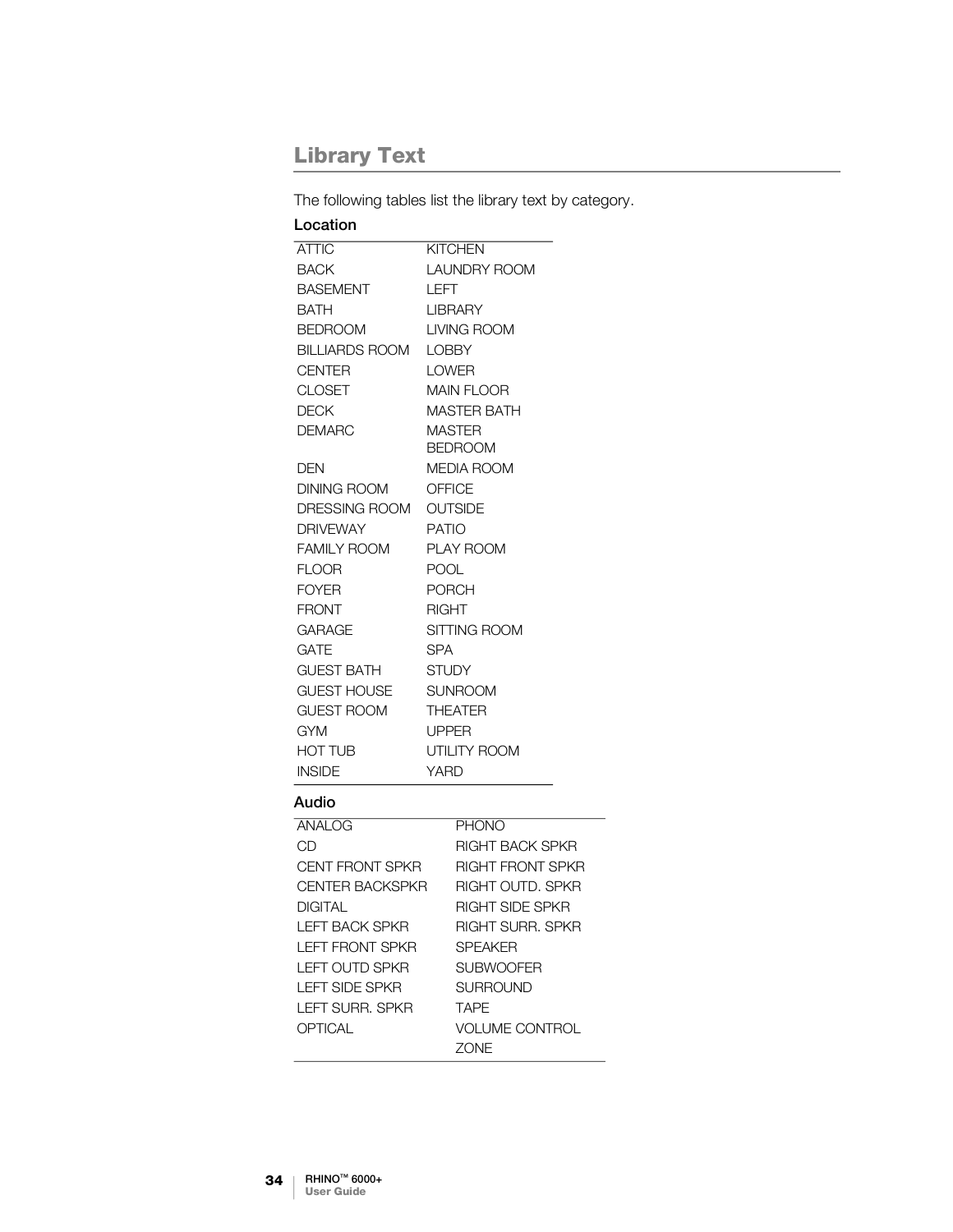### Video

| CATV             | RF            |
|------------------|---------------|
| COMPONENT        | RGB           |
| COMPOSITE        | RS-232        |
| DVD              | <b>REMOTE</b> |
| DVI              | S-VIDEO       |
| DVR              | <b>SAT</b>    |
| <b>HDMI</b>      | TV            |
| <b>HDTV</b>      | TOUCH SCREEN  |
| ΙR               | <b>VCR</b>    |
| <b>KEYPAD</b>    | <b>VESA</b>   |
| <b>MONITOR</b>   | VIDEO GAME    |
| NANNY CAM        |               |
| <b>PROJECTOR</b> |               |
|                  |               |

### Voice/ Data

| M               | I AN            |
|-----------------|-----------------|
| CABLE MODEM     | LAPTOP          |
| DSL             | <b>NETWORK</b>  |
| DSLAM           | <b>PHONE</b>    |
| DEMARC          | PHONE SYSTEM    |
| DESKTOP         | USB             |
| FAX             | VoIP            |
| <b>INTERNET</b> | <b>WIRELESS</b> |

### Security

| <b>BACK DOOR</b>   | <b>HEAT DETECTOR</b>  |
|--------------------|-----------------------|
| CCTV               | <b>HIGH WATER</b>     |
| CAMERA             | <b>HORN</b>           |
| CARBON             | LOW TEMP              |
| MONOXIDE           |                       |
| CELL               | <b>MOTION SENSOR</b>  |
| CONTACT            | PIR                   |
| CONTROLLER         | <b>PHONE</b>          |
| DOOR               | <b>POOL</b>           |
| DOOR CONTACT       | <b>POWER</b>          |
| <b>DRIVEWAY</b>    | <b>REMOTE</b>         |
| <b>DUAL TECH</b>   | <b>SENSOR</b>         |
| DUCT               | <b>SHOCK SENSOR</b>   |
| <b>FAN CUTOFF</b>  | <b>SIRFN</b>          |
| FRONT DOOR         | <b>SLIDERS</b>        |
| GARAGE DOOR        | SMOKE DETECTOR        |
| GAS                | <b>SPARF</b>          |
| GATE               | <b>STROBE</b>         |
| <b>GLASS BREAK</b> | <b>WATER DETECTOR</b> |
| GROUND             | <b>WINDOW</b>         |
|                    | <b>WINDOW SENSOR</b>  |
|                    |                       |